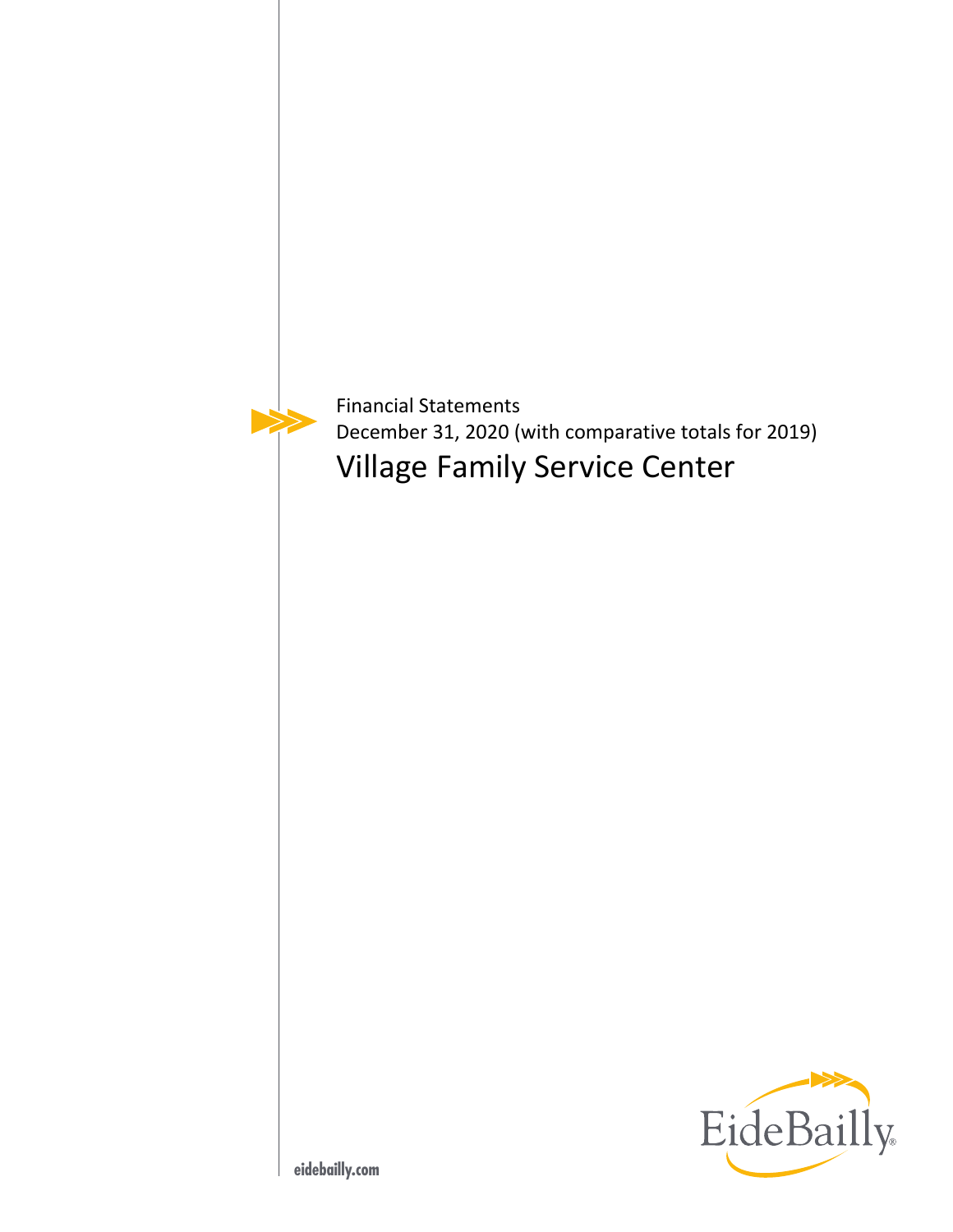| <b>Financial Statements</b> |  |
|-----------------------------|--|
|                             |  |
|                             |  |
|                             |  |
|                             |  |
|                             |  |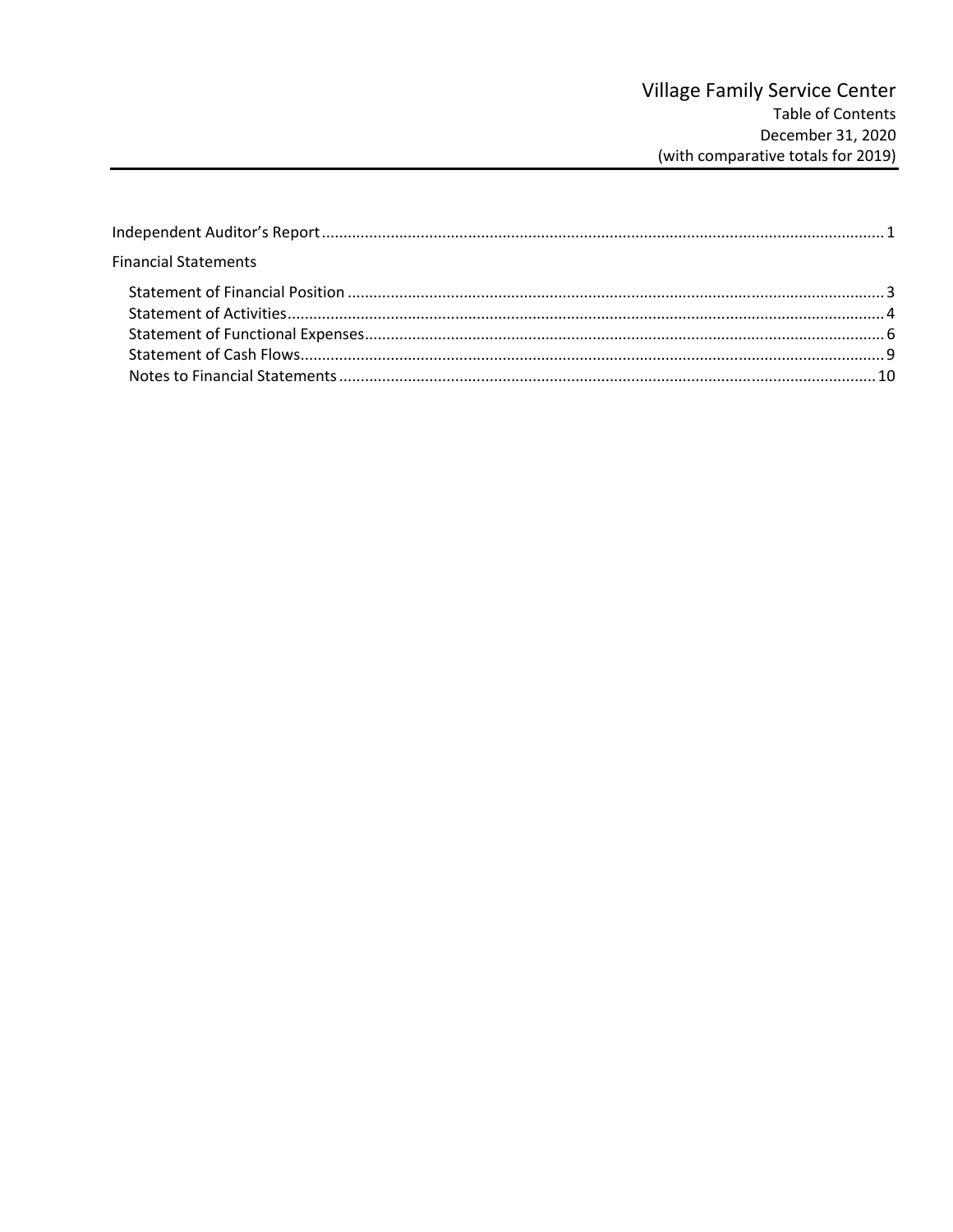

**CPAs & BUSINESS ADVISORS** 

#### **Independent Auditor's Report**

The Board of Directors Village Family Service Center Fargo, North Dakota

#### **Report on the Financial Statements**

We have audited the accompanying financial statements of the Village Family Service Center (Village) which comprise the statement of financial position as of December 31, 2020, and the related statement of activities, functional expenses, and cash flows for the year then ended and the related notes to the financial statements.

#### **Management's Responsibility for the Financial Statements**

Management is responsible for the preparation and fair presentation of these financial statements in accordance with accounting principles generally accepted in the United States of America; this includes the design, implementation, and maintenance of internal control relevant to the preparation and fair presentation of financial statements that are free from material misstatement, whether due to fraud or error.

#### **Auditor's Responsibility**

Our responsibility is to express an opinion on these financial statements based on our audit. We conducted our audit in accordance with auditing standards generally accepted in the United States of America. Those standards require that we plan and perform the audit to obtain reasonable assurance about whether the financial statements are free from material misstatement.

An audit involves performing procedures to obtain audit evidence about the amounts and disclosures in the financial statements. The procedures selected depend on the auditor's judgment, including the assessment of the risks of material misstatement of the financial statements, whether due to fraud or error. In making those risk assessments, the auditor considers internal control relevant to the entity's preparation and fair presentation of the financial statements in order to design audit procedures that are appropriate in the circumstances, but not for the purpose of expressing an opinion on the effectiveness of the entity's internal control. Accordingly, we express no such opinion. An audit also includes evaluating the appropriateness of accounting policies used and the reasonableness of significant accounting estimates made by management, as well as evaluating the overall presentation of the financial statements.

We believe that the audit evidence we have obtained is sufficient and appropriate to provide a basis for our audit opinion.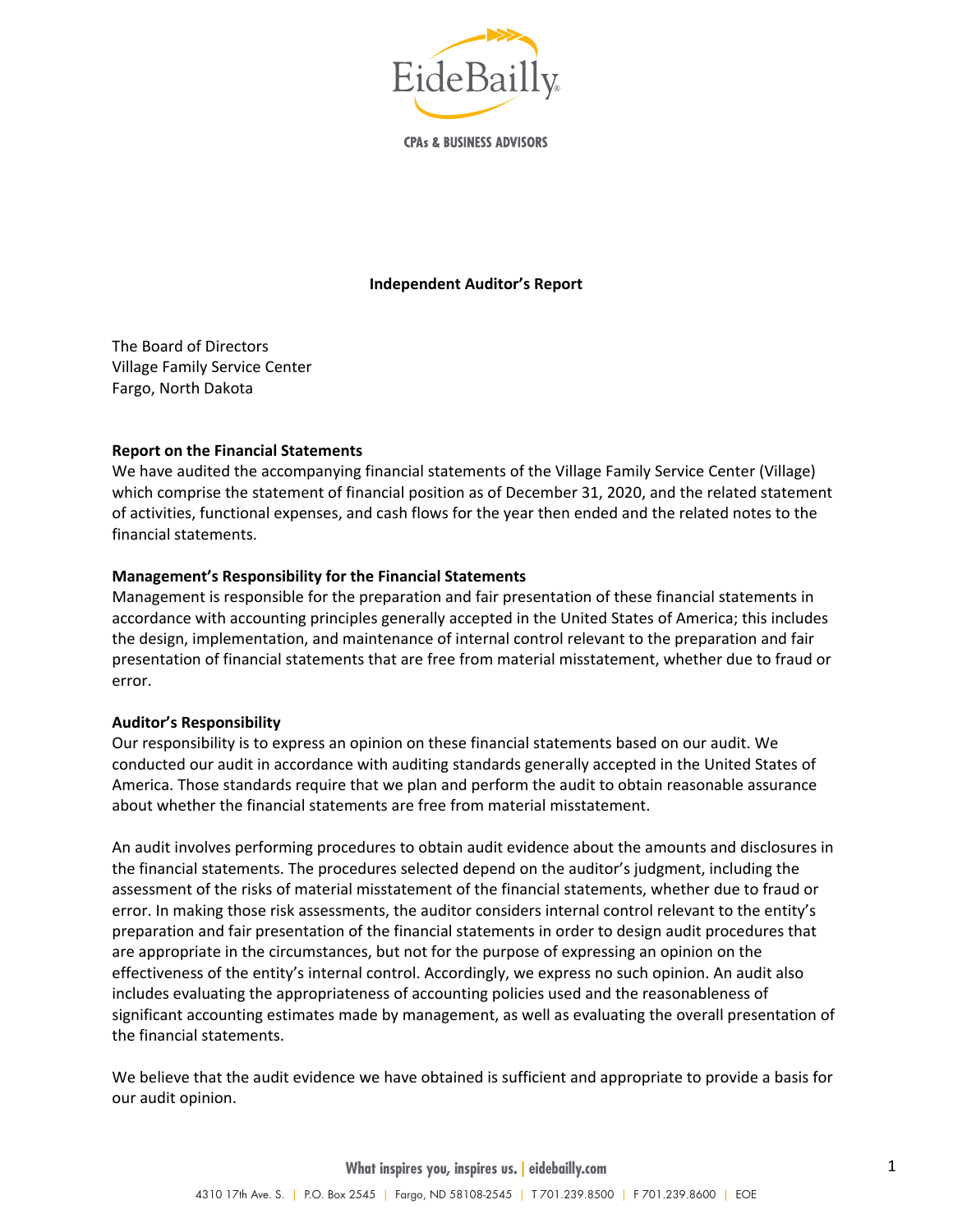#### **Opinion**

In our opinion, the financial statements referred to above present fairly, in all material respects, the financial position of the Village Family Service Center as of December 31, 2020, and the changes in its net assets and its cash flows for the year then ended in accordance with accounting principles generally accepted in the United States of America.

#### **Report on Summarized Comparative Information**

We have previously audited the Village Family Service Center's 2019 financial statements, and we expressed an unmodified audit opinion on those audited financial statements in our report dated July 28, 2020. In our opinion, the summarized comparative information presented herein as of and for the year ended December 31, 2019 is consistent, in all material respects, with the audited financial statements from which it has been derived.

Ede Sailly LLP

Fargo, North Dakota May 6, 2021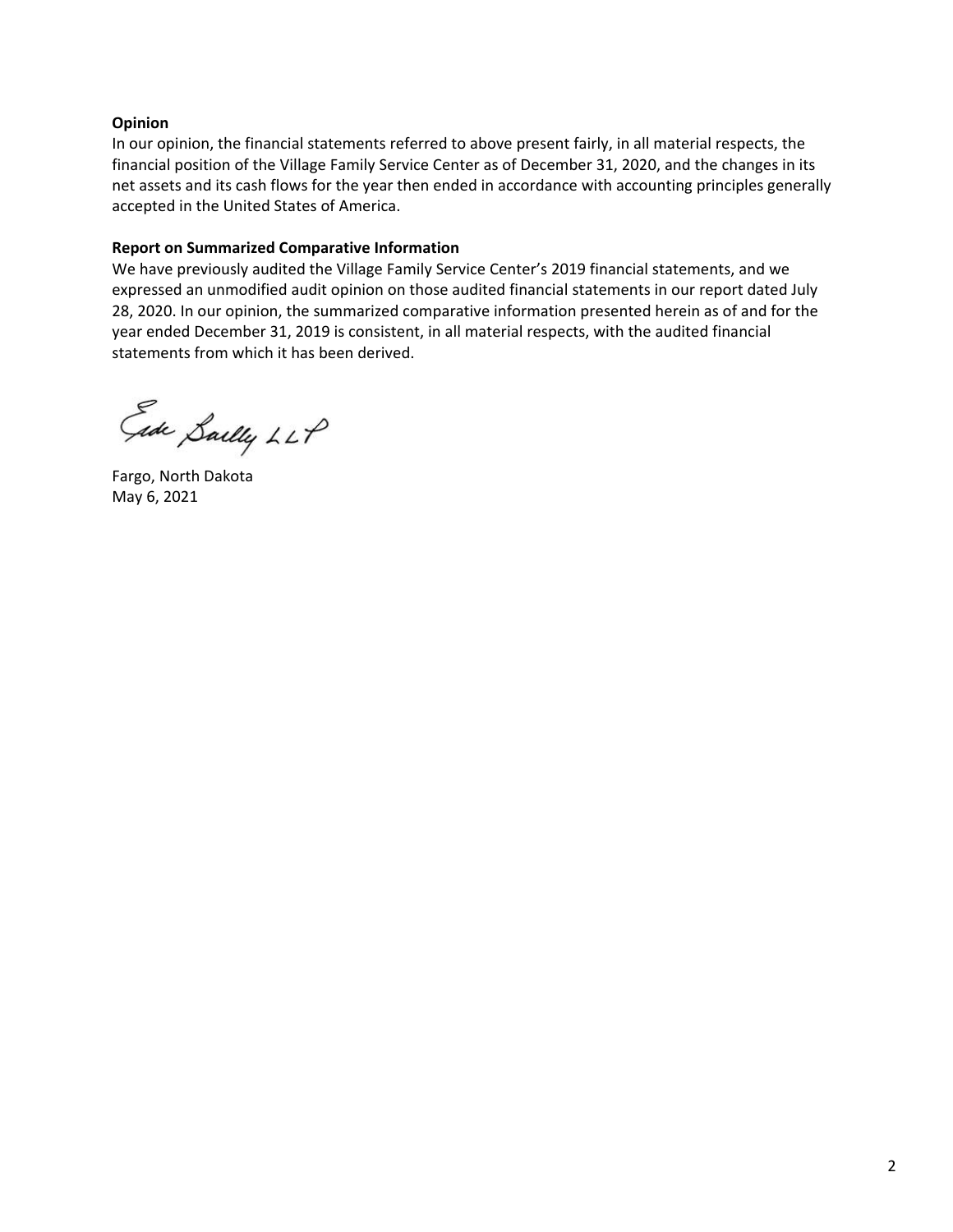# Village Family Service Center Statement of Financial Position December 31, 2020 (With Comparative Totals for December 31, 2019)

|                                                         | 2020 |            |    | 2019       |
|---------------------------------------------------------|------|------------|----|------------|
|                                                         |      |            |    |            |
| Assets                                                  |      |            |    |            |
| Cash                                                    | \$   | 2,404,933  | \$ | 346,512    |
| Receivables, net                                        |      | 1,161,979  |    | 1,120,430  |
| Due from Children's Village Foundation                  |      | 467,721    |    | 455,738    |
| Prepaid expenses                                        |      | 87,730     |    | 106,135    |
| Investments                                             |      |            |    | 790        |
| Goodwill                                                |      | 522,577    |    | 522,577    |
| Property and equipment, net of accumulated depreciation |      | 1,315,134  |    | 1,462,379  |
| Interest in Children's Village Foundation Net Assets    |      | 6,587,074  |    | 6,441,476  |
| Total assets                                            | S    | 12,547,148 | \$ | 10,456,037 |
|                                                         |      |            |    |            |
| Liabilities and Net Assets                              |      |            |    |            |
| Liabilities                                             |      |            |    |            |
| Accounts payable                                        | \$   | 77,948     | \$ | 213,264    |
| <b>Accrued liabilities</b>                              |      | 709,784    |    | 603,414    |
| Deferred revenue                                        |      | 265,269    |    | 166,181    |
| Refundable advance                                      |      | 2,347,700  |    |            |
| Due to Children's Village Foundation                    |      | 2,203,133  |    | 2,203,133  |
| <b>Total liabilities</b>                                |      | 5,603,834  |    | 3,185,992  |
|                                                         |      |            |    |            |
| <b>Net Assets</b>                                       |      |            |    |            |
| Without donor restrictions                              |      | 187,610    |    | 734,078    |
| With donor restrictions                                 |      | 6,755,704  |    | 6,535,967  |
| Total net assets                                        |      | 6,943,314  |    | 7,270,045  |
|                                                         |      |            |    |            |
| Total liabilities and net assets                        | Ş    | 12,547,148 | \$ | 10,456,037 |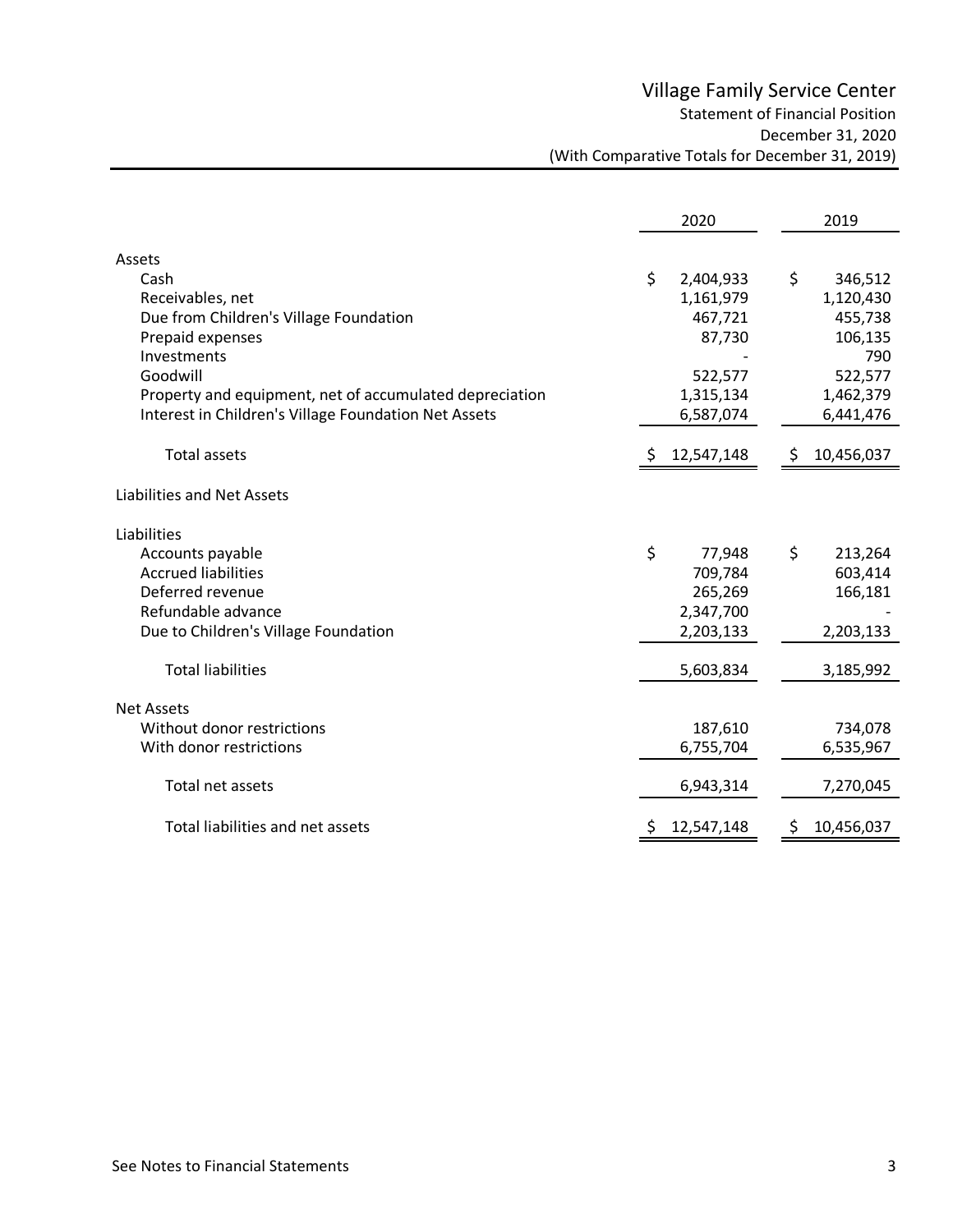# Village Family Service Center

Statement of Activities

Year Ended December 31, 2020

(With Comparative Totals for Year Ended December 31, 2019)

|                                          |                                      |                            | Total         |               |
|------------------------------------------|--------------------------------------|----------------------------|---------------|---------------|
|                                          | <b>Without Donor</b><br>Restrictions | With Donor<br>Restrictions | 2020          | 2019          |
| Revenue, Support and Gains               |                                      |                            |               |               |
| Foundation                               | \$<br>250,004                        | \$                         | \$<br>250,004 | \$<br>219,806 |
| Change in interest in Children's Village |                                      |                            |               |               |
| Foundation net assets                    |                                      | 145,598                    | 145,598       | (274,003)     |
| Donations from businesses,               |                                      |                            |               |               |
| individuals, and organizations           | 410,922                              |                            | 410,922       | 737,686       |
| Federal and other grant revenue          | 798,739                              | 158,478                    | 957,217       | 838,087       |
| Total revenue, support and gains         | 1,459,665                            | 304,076                    | 1,763,741     | 1,521,576     |
| Gross special events revenue             | 189,047                              |                            | 189,047       | 407,923       |
| Less cost of direct benefits to donors   | (68, 595)                            |                            | (68, 595)     | (111, 437)    |
|                                          |                                      |                            |               |               |
| Net special events revenue               | 120,452                              |                            | 120,452       | 296,486       |
| Total received from public               | 1,580,117                            | 304,076                    | 1,884,193     | 1,818,062     |
| Allocated by United Way                  | 191,244                              |                            | 191,244       | 251,536       |
| Total public support                     | 1,771,361                            | 304,076                    | 2,075,437     | 2,069,598     |
| <b>Revenue and Gains</b>                 |                                      |                            |               |               |
| Counseling fees                          | 8,238,042                            |                            | 8,238,042     | 8,532,023     |
| Village Business Institute               | 2,066,044                            |                            | 2,066,044     | 1,931,938     |
| First Step Recovery                      | 895,939                              |                            | 895,939       | 863,545       |
| Program and sublease rent                | 75,782                               |                            | 75,782        | 218,151       |
| Adoption fees                            | 30,927                               |                            | 30,927        | 118,116       |
| Truancy intervention                     | 68,144                               |                            | 68,144        | 82,351        |
| <b>Financial Resource Center</b>         | 206,456                              |                            | 206,456       | 207,301       |
| Miscellaneous revenues                   | 35,935                               |                            | 35,935        | 33,414        |
| Net assets released from restrictions    | 84,339                               | (84, 339)                  |               |               |
| Total revenue and gains                  | 11,701,608                           | (84, 339)                  | 11,617,269    | 11,986,839    |
| Total revenue, support and gains         | 13,472,969                           | 219,737                    | 13,692,706    | 14,056,437    |
| Expenses                                 |                                      |                            |               |               |
| Program services                         |                                      |                            |               |               |
| Counseling services                      | 6,011,844                            |                            | 6,011,844     | 5,808,302     |
| Family therapy                           | 2,229,671                            |                            | 2,229,671     | 2,081,975     |
| Village Business Institute               | 1,506,016                            |                            | 1,506,016     | 1,648,390     |
| Child care                               |                                      |                            |               | 536           |
| <b>First Step Recovery</b>               | 1,295,618                            |                            | 1,295,618     | 1,650,858     |
| <b>Financial Resource Center</b>         | 241,989                              |                            | 241,989       | 248,331       |
| Big Brother Big Sister                   | 296,916                              |                            | 296,916       | 291,842       |
| Adoption                                 | 190,608                              |                            | 190,608       | 197,850       |
| Truancy intervention                     | 69,390                               |                            | 69,390        | 120,720       |
| Alternative to Abortion                  | 49,508                               |                            | 49,508        | 48,881        |
| Intensive outpatient                     | 391,959                              |                            | 391,959       | 423,459       |
| Total program services expenses          | 12,283,519                           |                            | 12,283,519    | 12,521,144    |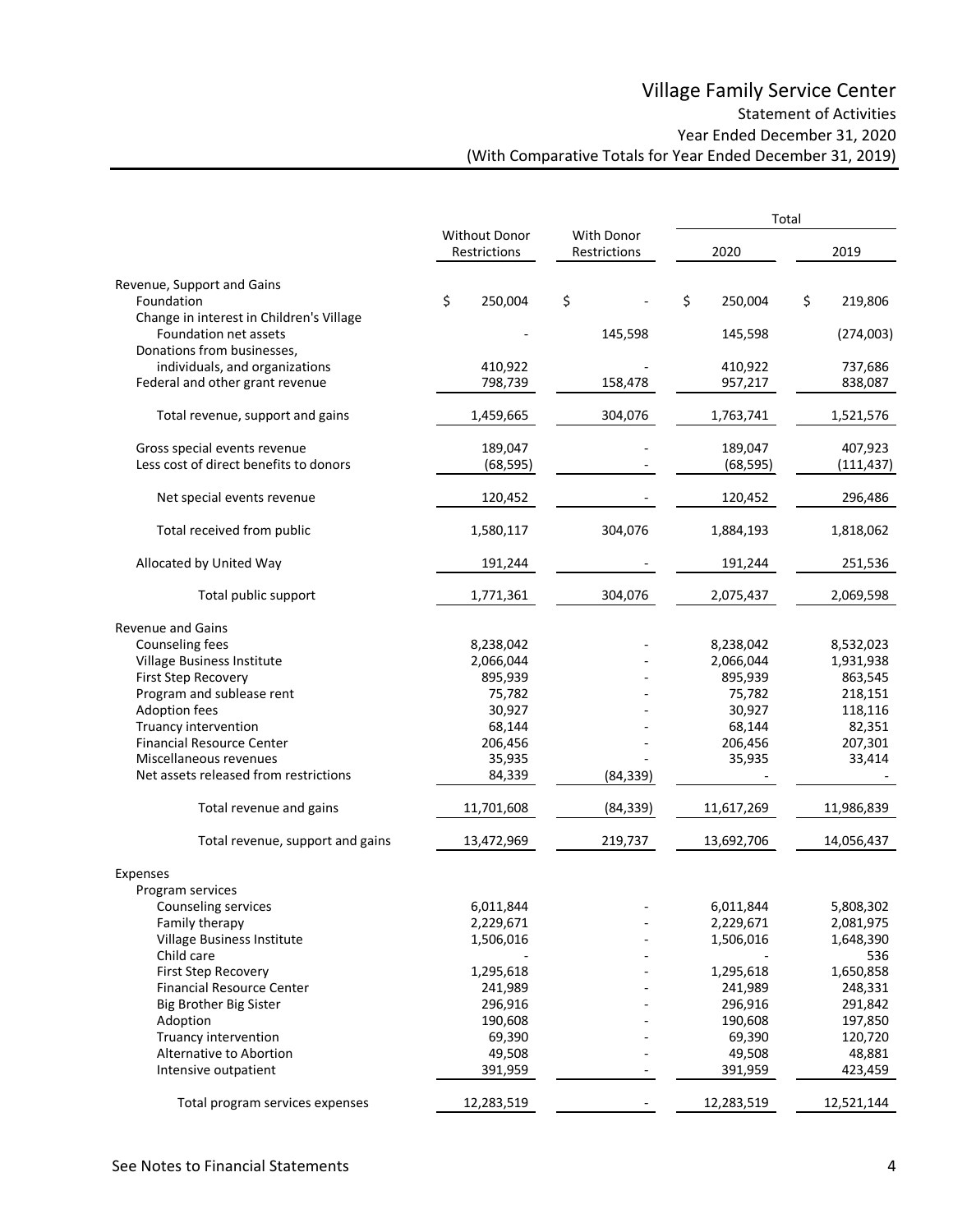# Village Family Service Center Statement of Activities Year Ended December 31, 2020 (With Comparative Totals for Year Ended December 31, 2019)

|                                                              |                                      |                            | Total                     |                            |  |  |  |
|--------------------------------------------------------------|--------------------------------------|----------------------------|---------------------------|----------------------------|--|--|--|
|                                                              | <b>Without Donor</b><br>Restrictions | With Donor<br>Restrictions | 2020                      | 2019                       |  |  |  |
| Supporting services<br>Management and general<br>Fundraising | \$<br>1,347,018<br>388,900           | \$                         | Ś<br>1,347,018<br>388,900 | Ś.<br>1,580,663<br>445,931 |  |  |  |
| Total supporting services expenses                           | 1,735,918                            |                            | 1,735,918                 | 2,026,594                  |  |  |  |
| Total expenses                                               | 14,019,437                           |                            | 14,019,437                | 14,547,738                 |  |  |  |
| Change in Net Assets                                         | (546, 468)                           | 219,737                    | (326, 731)                | (491, 301)                 |  |  |  |
| Net Assets, Beginning of Year                                | 734,078                              | 6,535,967                  | 7,270,045                 | 7,761,346                  |  |  |  |
| Net Assets, End of Year                                      | 187,610                              | 6,755,704                  | 6,943,314<br>S            | 7,270,045<br>S             |  |  |  |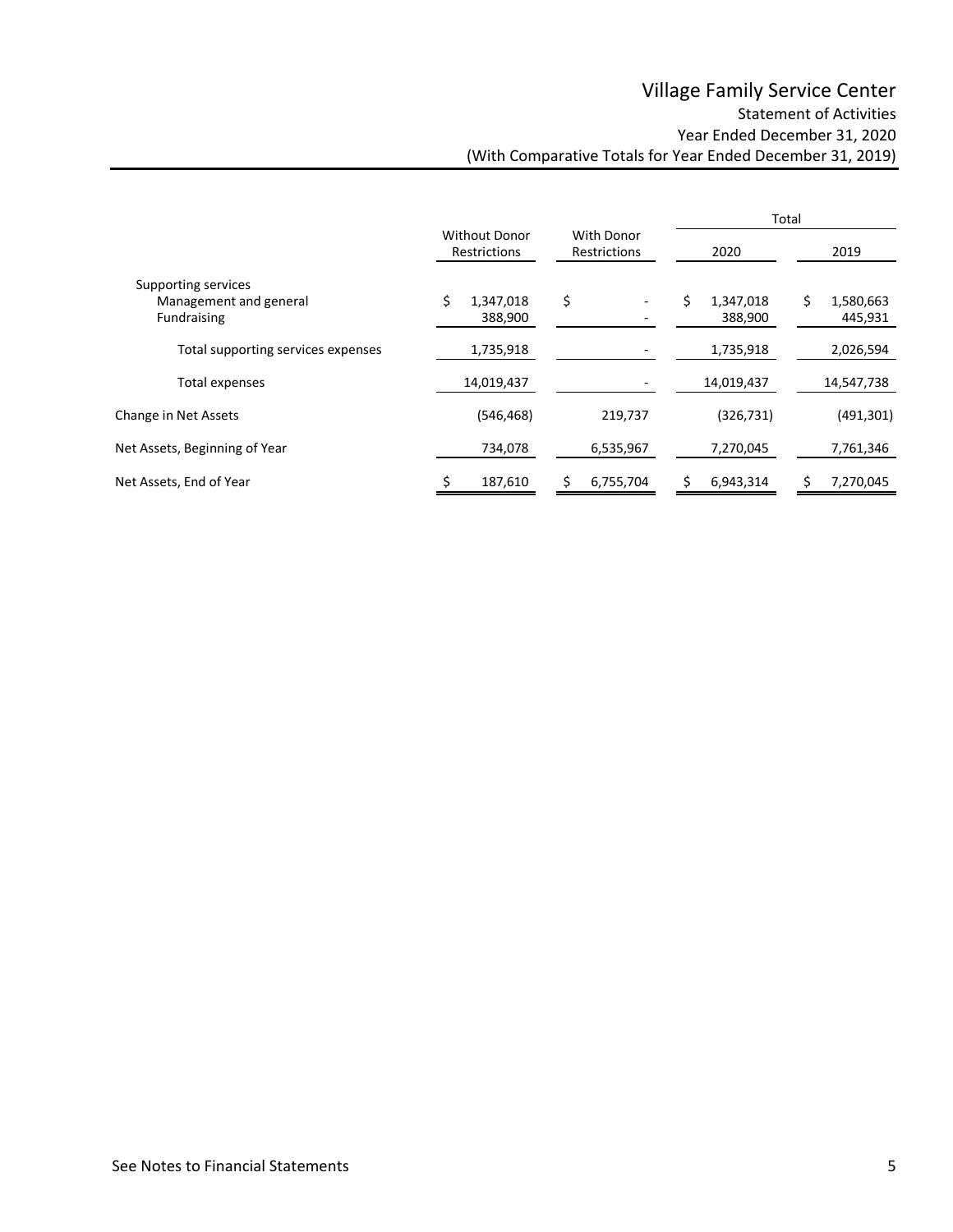# Village Family Service Center Statement of Functional Expenses Year Ended December 31, 2020 (With Comparative Totals for Year Ended December 31, 2019)

|                                        |    | Counseling<br><b>Services</b> |    | Family<br>Therapy |    | Village<br><b>Business</b><br>Institute |    | First Step<br>Recovery |    | Financial<br><b>Resource Center</b> |  |
|----------------------------------------|----|-------------------------------|----|-------------------|----|-----------------------------------------|----|------------------------|----|-------------------------------------|--|
| <b>Salaries</b>                        | \$ | 3,627,259                     | \$ | 1,398,562         | \$ | 766,551                                 | \$ | 787,093                | \$ | 138,301                             |  |
| <b>Employee benefits</b>               |    | 676,160                       |    | 266,345           |    | 127,648                                 |    | 145,867                |    | 22,610                              |  |
| <b>Travel</b>                          |    | 16,288                        |    | 29,889            |    | 6,269                                   |    | 618                    |    | 178                                 |  |
| Allocated program rent and utilities   |    | 409,631                       |    | 62,779            |    | 96,702                                  |    | 99,466                 |    | 2,995                               |  |
| <b>Contracted services</b>             |    | 24,213                        |    | 10,237            |    | 155,752                                 |    | (1,076)                |    | 180                                 |  |
| Office supplies and postage            |    | 18,807                        |    | 3,951             |    | 8,632                                   |    | 2,303                  |    | 2,911                               |  |
| Printing and publications              |    | 18,801                        |    | 5,994             |    | 21,515                                  |    | 1,943                  |    | 15,055                              |  |
| Telephone                              |    | 43,526                        |    | 35,500            |    | 14,880                                  |    | 2,069                  |    | 1,348                               |  |
| Repairs, maintenance and other rentals |    | 17,914                        |    | 6,304             |    | 8,108                                   |    | 7,908                  |    | 1,902                               |  |
| Staff training                         |    | 25,884                        |    | 1,605             |    | 2,607                                   |    | 50                     |    |                                     |  |
| Professional fees                      |    | 43,882                        |    | 16,384            |    | 10,285                                  |    | 8,880                  |    | 11,471                              |  |
| Advertising                            |    | 60,334                        |    | 10                |    | 3,065                                   |    | 14,967                 |    | 3,420                               |  |
| Insurance                              |    | 2,973                         |    | 6,301             |    | 1,255                                   |    | 304                    |    | 2,807                               |  |
| Interest                               |    |                               |    |                   |    |                                         |    |                        |    |                                     |  |
| Client assistance and special programs |    | 3,145                         |    | 927               |    |                                         |    |                        |    | 12                                  |  |
| Administrative charge                  |    | 959,396                       |    | 360,352           |    | 270,405                                 |    | 211,209                |    | 37,666                              |  |
| Other                                  |    | 16,142                        |    | 19,306            |    | 4,459                                   |    | (213)                  |    | 1,133                               |  |
| Total expenses before depreciation     |    | 5,964,355                     |    | 2,224,446         |    | 1,498,133                               |    | 1,281,388              |    | 241,989                             |  |
| Depreciation                           |    | 47,489                        |    | 5,225             |    | 7,883                                   |    | 14,230                 |    |                                     |  |
| Total expenses                         |    | 6,011,844                     |    | 2,229,671         |    | 1,506,016                               | S  | 1,295,618              |    | 241,989                             |  |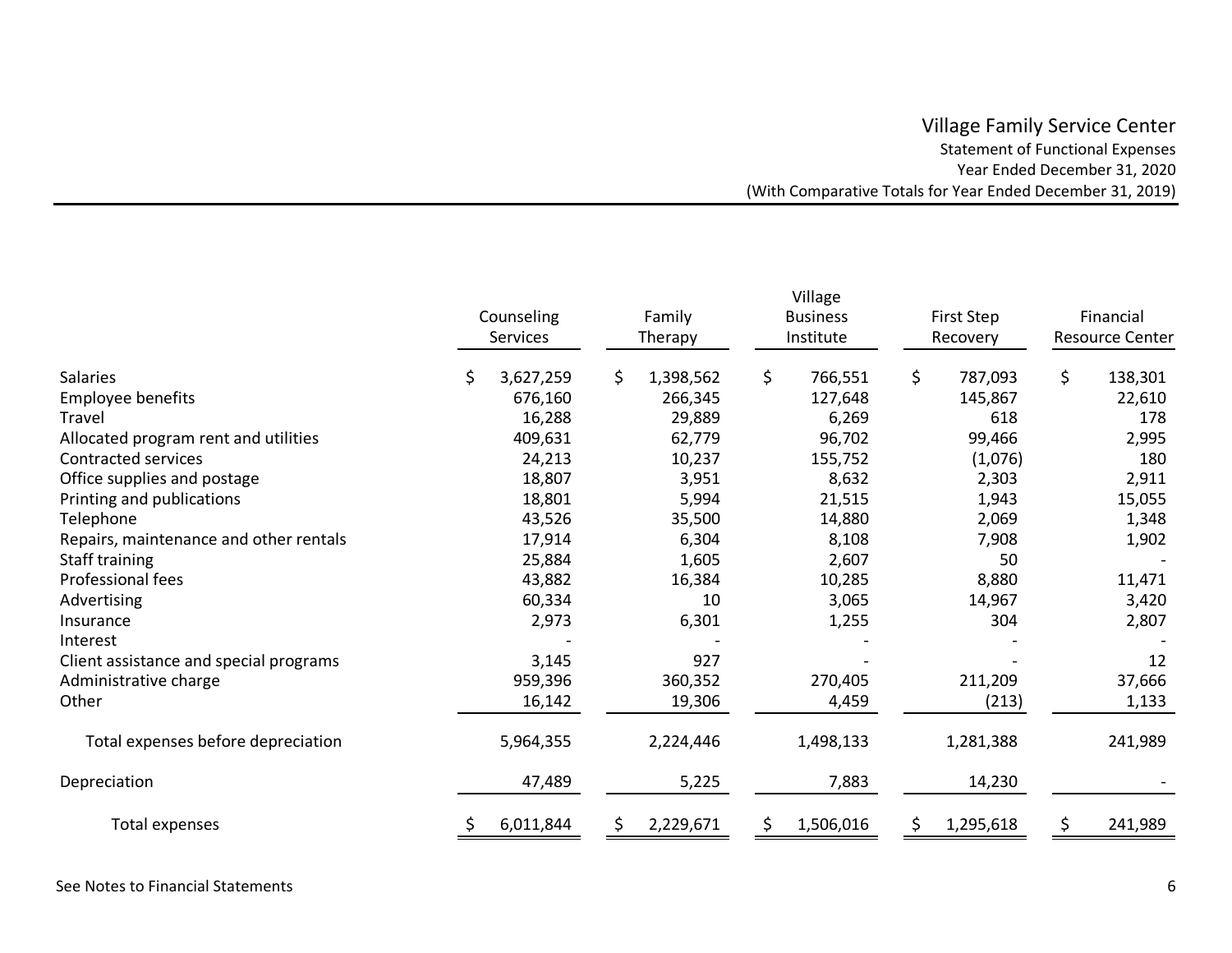# Village Family Service Center Statement of Functional Expenses Year Ended December 31, 2020 (With Comparative Totals for Year Ended December 31, 2019)

|                                        |                    |    |           |                         |    |                |    |            |    | Total      |
|----------------------------------------|--------------------|----|-----------|-------------------------|----|----------------|----|------------|----|------------|
|                                        |                    |    |           |                         |    | Alternative    |    |            |    | Program    |
|                                        | <b>Big Brother</b> |    |           | Truancy<br>Intervention |    | to<br>Abortion |    | Intensive  |    | Services   |
|                                        | <b>Big Sister</b>  |    | Adoption  |                         |    |                |    | Outpatient |    | Expenses   |
| <b>Salaries</b>                        | \$<br>164,831      | Ś. | 100,974   | \$<br>53,506            | \$ | 32,779         | Ś. | 235,554    | Ś. | 7,305,410  |
| Employee benefits                      | 47,037             |    | 12,200    | 9,387                   |    | 6,720          |    | 34,059     |    | 1,348,033  |
| Travel                                 | 278                |    | 468       | 121                     |    |                |    | 41         |    | 54,150     |
| Allocated program rent and utilities   | 15,681             |    | 14,649    |                         |    |                |    | 34,724     |    | 736,627    |
| Contracted services                    |                    |    | 19,957    |                         |    |                |    | 7,734      |    | 216,997    |
| Office supplies and postage            | 570                |    | 541       | 99                      |    | 420            |    | 2,361      |    | 40,595     |
| Printing and publications              | 7,730              |    | 98        | 102                     |    |                |    | 1,867      |    | 73,105     |
| Telephone                              | 1,659              |    | 2,216     | 588                     |    | 836            |    | 1,948      |    | 104,570    |
| Repairs, maintenance and other rentals | 1,069              |    | 1,882     |                         |    |                |    | 2,694      |    | 47,781     |
| Staff training                         | 20                 |    |           |                         |    |                |    | 420        |    | 30,586     |
| Professional fees                      | 3,542              |    | 2,811     | 428                     |    | 4,803          |    | 2,398      |    | 104,884    |
| Advertising                            | 2,713              |    | 1,100     |                         |    |                |    | 1,295      |    | 86,904     |
| Insurance                              | 95                 |    | 74        | 76                      |    |                |    | 57         |    | 13,942     |
| Interest                               |                    |    |           |                         |    |                |    |            |    |            |
| Client assistance and special programs | 3,232              |    | 360       |                         |    |                |    | 118        |    | 7,794      |
| Administrative charge                  | 45,586             |    | 47,690    | 5,083                   |    | 3,950          |    | 63,669     |    | 2,005,006  |
| Other                                  | 831                |    | (15, 567) |                         |    |                |    |            |    | 26,091     |
| Total expenses before depreciation     | 294,874            |    | 189,453   | 69,390                  |    | 49,508         |    | 388,939    |    | 12,202,475 |
| Depreciation                           | 2,042              |    | 1,155     |                         |    |                |    | 3,020      |    | 81,044     |
| Total expenses                         | 296,916            | Ś  | 190,608   | 69,390                  | Ś  | 49,508         |    | 391,959    | Ś  | 12,283,519 |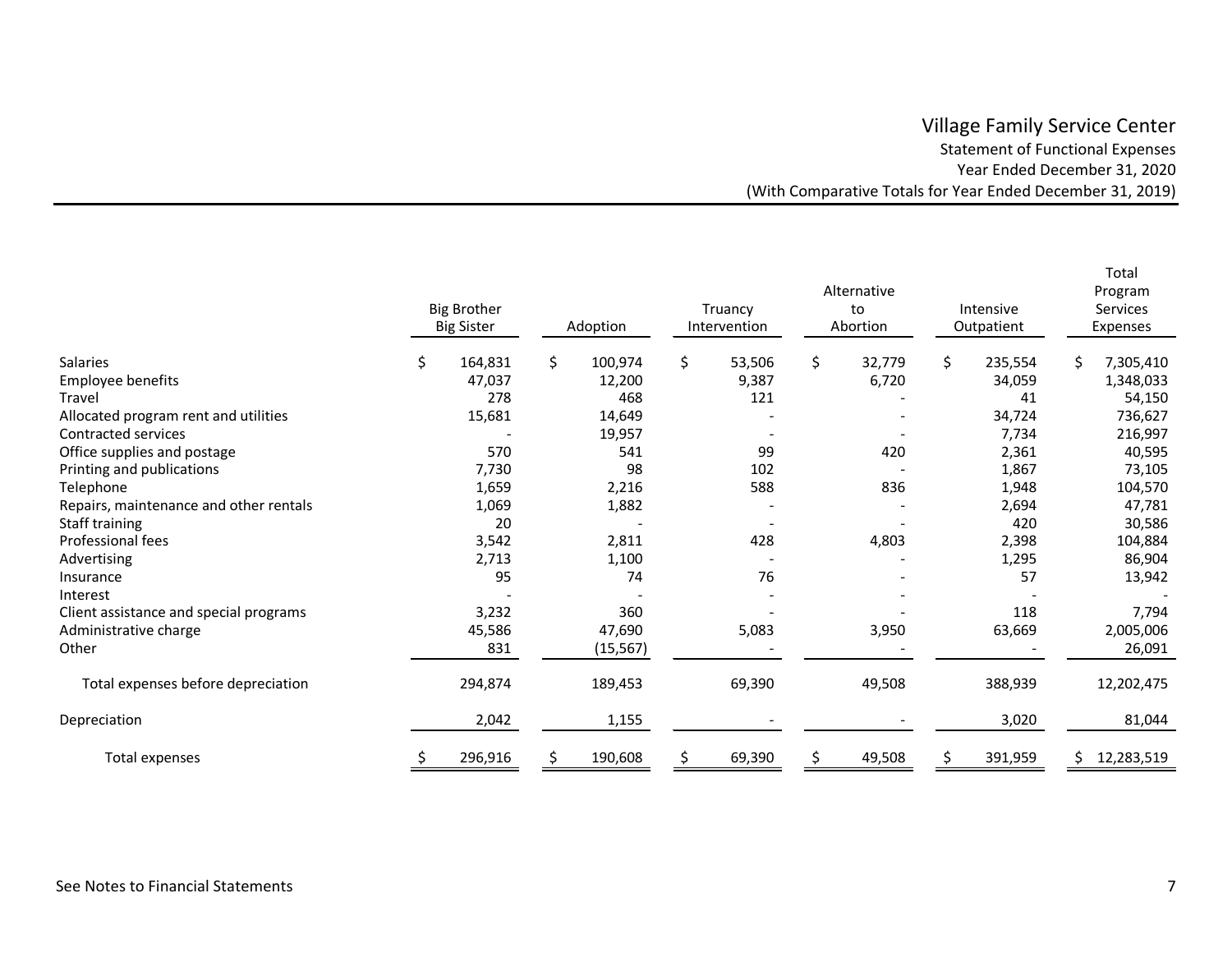# Village Family Service Center

Statement of Functional Expenses Year Ended December 31, 2020

(With Comparative Totals for Year Ended December 31, 2019)

|                                                                                                                                                                                                                                                | <b>Support Services</b>                                                                            |                                                                     |                                                                                                    |                                                                                                         |                                                                                                           |  |
|------------------------------------------------------------------------------------------------------------------------------------------------------------------------------------------------------------------------------------------------|----------------------------------------------------------------------------------------------------|---------------------------------------------------------------------|----------------------------------------------------------------------------------------------------|---------------------------------------------------------------------------------------------------------|-----------------------------------------------------------------------------------------------------------|--|
|                                                                                                                                                                                                                                                | Management<br>and<br>General                                                                       | Fund<br>Raising                                                     | Total<br>Support                                                                                   | <b>Total Expenses</b><br>2020                                                                           | 2019                                                                                                      |  |
| <b>Salaries</b><br><b>Employee benefits</b><br>Travel<br>Allocated program rent and utilities<br><b>Contracted services</b><br>Office supplies and postage<br>Printing and publications<br>Telephone<br>Repairs, maintenance and other rentals | \$<br>1,991,254<br>364,372<br>4,583<br>120,309<br>237,418<br>28,743<br>43,575<br>43,027<br>147,752 | \$<br>298,806<br>51,853<br>506<br>16,643<br>3,325<br>8,519<br>3,939 | \$<br>2,290,060<br>416,225<br>5,089<br>136,952<br>237,418<br>32,068<br>52,094<br>46,966<br>147,752 | \$<br>9,595,470<br>1,764,258<br>59,239<br>873,579<br>454,415<br>72,663<br>125,199<br>151,536<br>195,533 | \$<br>9,226,427<br>1,626,967<br>171,601<br>905,702<br>670,499<br>143,273<br>149,327<br>150,960<br>368,819 |  |
| Staff training<br>Professional fees<br>Advertising<br>Insurance<br>Interest<br>Client assistance and special programs<br>Administrative charge<br>Other                                                                                        | 25,299<br>96,007<br>35,970<br>51,998<br>16,644<br>8,529<br>(2,009,555)<br>72,152                   | 583<br>463<br>1,216<br>95<br>21<br>580                              | 25,882<br>96,470<br>37,186<br>52,093<br>16,644<br>8,550<br>(2,009,555)<br>72,732                   | 56,468<br>201,354<br>124,090<br>66,035<br>16,644<br>16,344<br>(4, 549)<br>98,823                        | 86,773<br>236,200<br>471,432<br>91,664<br>46<br>21,232<br>89,187                                          |  |
| Total expenses before depreciation<br>Depreciation                                                                                                                                                                                             | 1,278,077<br>68,941                                                                                | 386,549<br>2,351                                                    | 1,664,626<br>71,292                                                                                | 13,867,101<br>152,336                                                                                   | 14,410,109<br>137,629                                                                                     |  |
| Total expenses                                                                                                                                                                                                                                 | 1,347,018                                                                                          | 388,900                                                             | 1,735,918                                                                                          | 14,019,437                                                                                              | 14,547,738                                                                                                |  |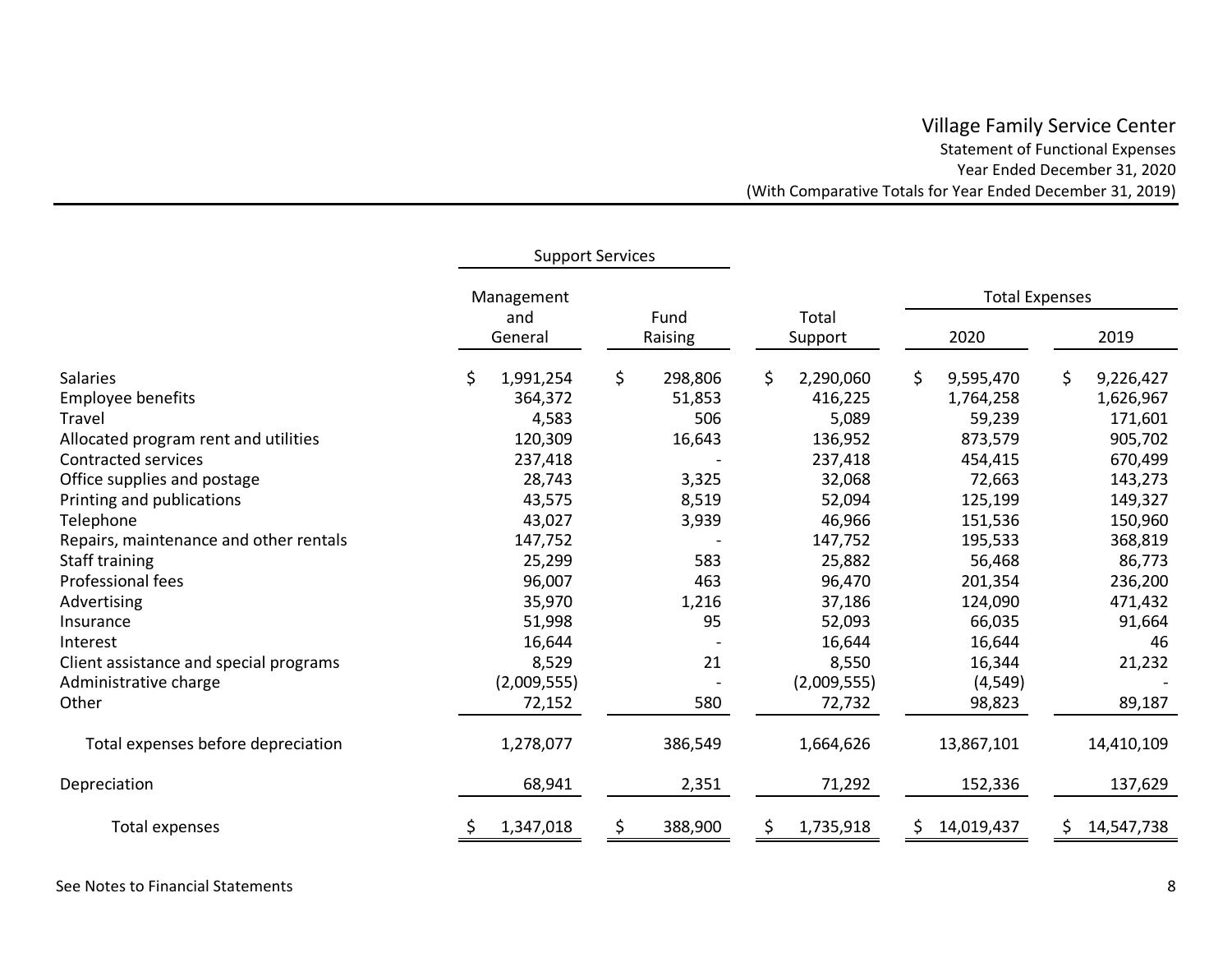|                                                                                                                             | 2020                                                                |    | 2019                                                       |  |  |
|-----------------------------------------------------------------------------------------------------------------------------|---------------------------------------------------------------------|----|------------------------------------------------------------|--|--|
| <b>Operating Activities</b><br>Change in net assets<br>Adjustments to reconcile changes in net assets                       | \$<br>(326, 731)                                                    | \$ | (491, 301)                                                 |  |  |
| to net cash from (used for) operating activities<br>Depreciation<br>Change in interest in Children's Village Foundation     | 152,336                                                             |    | 137,629                                                    |  |  |
| net assets<br>Changes in assets and liabilities                                                                             | (145, 598)                                                          |    | 274,003                                                    |  |  |
| Receivables<br>Prepaid expenses<br>Accounts payable<br><b>Accrued liabilities</b><br>Refundable advance<br>Deferred revenue | (53, 532)<br>18,405<br>(135, 316)<br>106,370<br>2,347,700<br>99,088 |    | (94, 399)<br>(21, 663)<br>26,485<br>(72, 972)<br>(171,606) |  |  |
| Net Cash From (Used For) Operating Activities                                                                               | 2,062,722                                                           |    | (413,824)                                                  |  |  |
| <b>Investing Activities</b><br>Purchases of property and equipment<br>Sale of investments                                   | (5,091)<br>790                                                      |    | (518, 285)                                                 |  |  |
| Net Cash Used For Investing Activities                                                                                      | (4, 301)                                                            |    | (518, 285)                                                 |  |  |
| Net Change in Cash                                                                                                          | 2,058,421                                                           |    | (932, 109)                                                 |  |  |
| Cash, Beginning of Year                                                                                                     | 346,512                                                             |    | 1,278,621                                                  |  |  |
| Cash, End of Year                                                                                                           | 2,404,933                                                           | Ş  | 346,512                                                    |  |  |
| Supplemental Disclosure of Cash Flow Information<br>Cash paid during the year for interest                                  | \$<br>16,644                                                        |    | 46                                                         |  |  |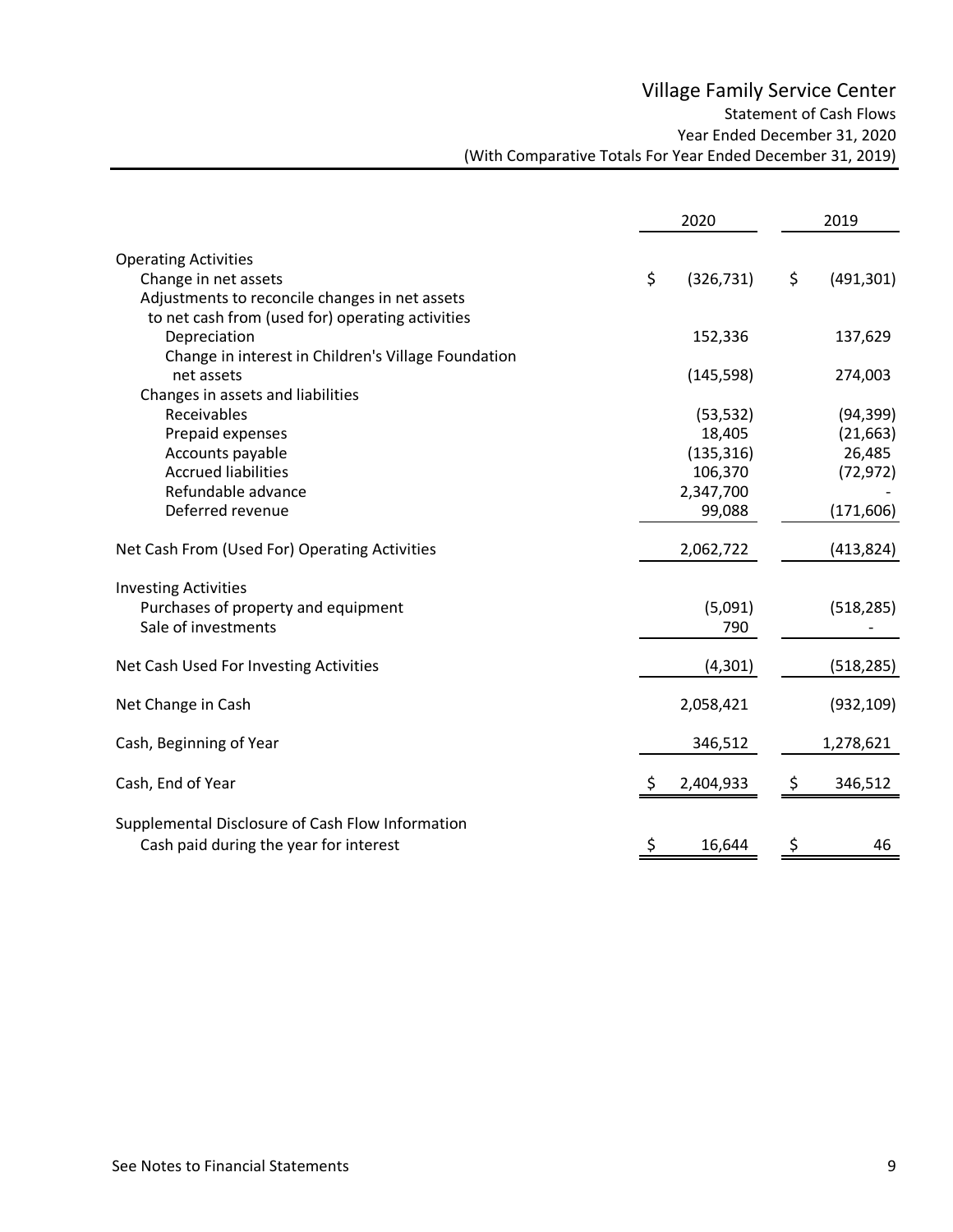# **Note 1 ‐ Organization and Summary of Significant Accounting Policies**

#### **Organization and Nature of Operations**

The Village Family Service Center (Village) is a nonprofit organization established to improve the quality of life through services designed to strengthen individuals, families, and organizations.

#### **Comparative Financial Information**

The accompanying financial statements include certain prior year summarized comparative information in total but not by net asset class. Such information does not include sufficient detail to constitute a presentation in conformity with accounting principles generally accepted in the United States of America (GAAP). Accordingly, such information should be read in conjunction with the audited financial statements for the year ended December 31, 2019, from which the summarized information was derived.

#### **Estimates**

The preparation of financial statements in conformity with generally accepted accounting principles requires management to make estimates and assumptions that affect the reported amounts of assets and liabilities at the date of the financial statements and the reported amounts of revenues and expenses during the reporting period. Actual results could differ from those estimates and those differences could be material.

#### **Income Taxes**

The Village is organized as a North Dakota nonprofit corporation and has been recognized by the Internal Revenue Service (IRS) as exempt from federal income taxes under Internal Revenue Code Section 501(c)(3). The Village is annually required to file a Return of Organization Exempt from Income Tax (Form 990) with the IRS. In addition, the Village is subject to income tax on net income that is derived from business activities that are unrelated to their exempt purposes. The Village files an Exempt Organization Business Income Tax Return (Form 990-T) with the IRS to report its unrelated business taxable income.

The Village believes that it has appropriate support for any tax positions taken affecting its annual filing requirements, and as such, does not have any uncertain tax positions that are material to the financial statements. The Village would recognize future accrued interest and penalties related to unrecognized tax benefits and liabilities in income tax expense if such interest and penalties are incurred.

#### **Concentrations of Credit Risk**

The Village maintains its cash accounts in various deposit accounts, the balances of which are periodically in excess of federally insured limits.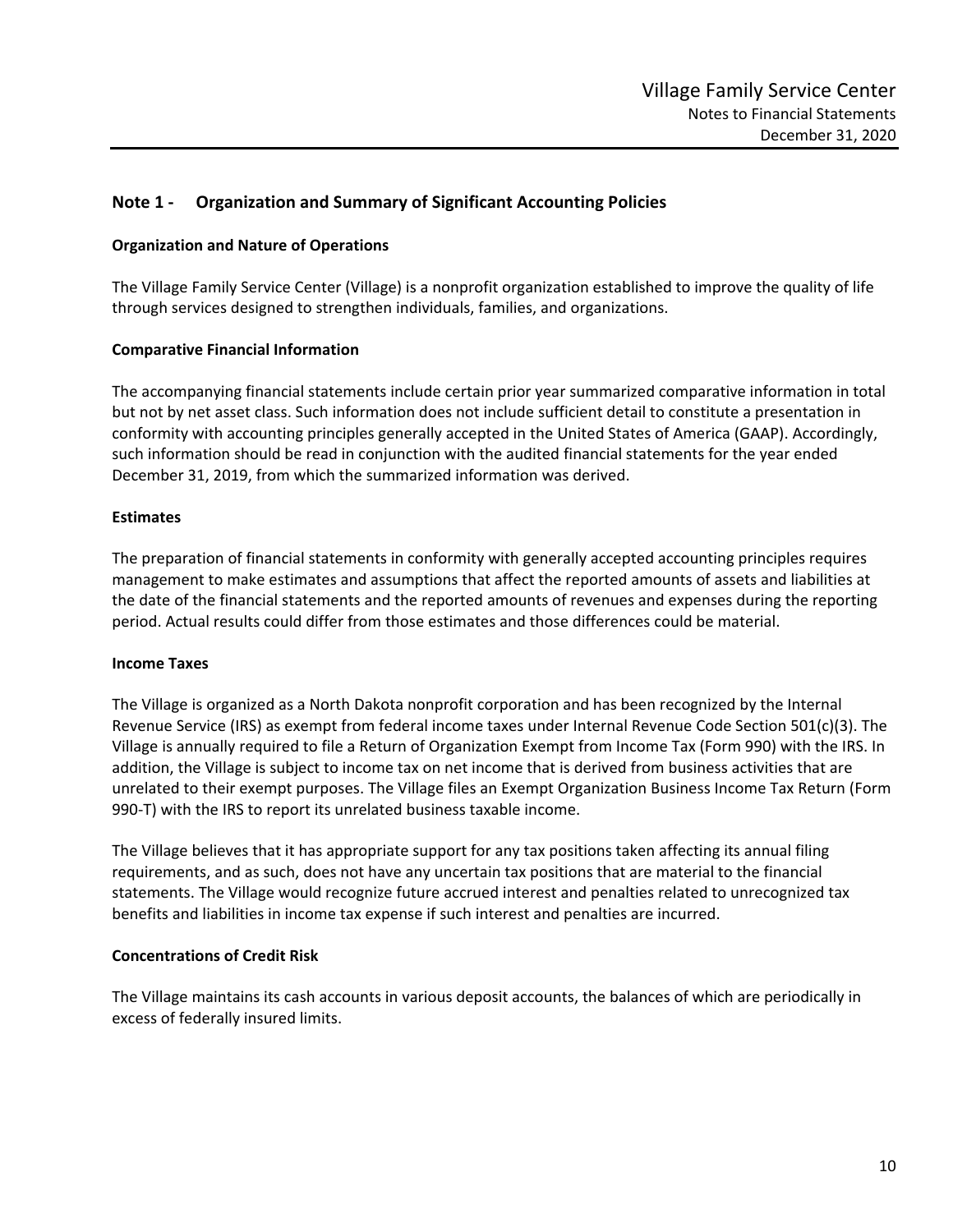## **Cash and Cash Equivalents**

The Village considers all cash and highly liquid financial instruments with original maturities of three months or less, and which are neither held for nor restricted by donors for long-term purposes, to be cash and cash equivalents. Cash and highly liquid financial instruments restricted to capital expenditures or other long‐term purposes of the Village are excluded from this definition.

## **Receivables and Credit Policy**

Accounts receivable consist primarily of uncollateralized client and third‐party payor obligations. Payments of client receivables are allocated to the specific claims identified in the remittance advice.

The carrying amount of the client receivables is reduced by a valuation allowance that reflects management's estimate of amounts that will not be collected from clients and third‐party payors. Management determines the allowance for uncollectable accounts receivable based on historical experience, an assessment of economic conditions, and a review of subsequent collections. Accounts receivable are written off when deemed uncollectable.

## **Goodwill**

Goodwill represents costs in excess of purchase price over the fair value of the assets of businesses acquired, including other identifiable intangible assets.

Goodwill is not amortized, rather potential impairment is considered on an annual basis, or more frequently upon the occurrence of an event or when circumstances indicate that the amount of goodwill is greater than its fair value. As of December 31, 2020 and 2019, the carrying value of the Village's goodwill of \$522,577 was not considered impaired.

#### **Property and Equipment**

Property and equipment additions over \$1,000 are recorded at cost, or if donated, at fair value on the date of donation. Depreciation and amortization are computed using the straight‐line method over the estimated useful lives of the assets ranging from 2 to 40 years, or in the case of capitalized leased assets or leasehold improvements, the lesser of the useful life of the asset or the lease term. When assets are sold or otherwise disposed of, the cost and related depreciation or amortization are removed from the accounts, and any resulting gain or loss is included in the statements of activities. Costs of maintenance and repairs that do not improve or extend the useful lives of the respective assets are expensed.

Carrying values of property and equipment are reviewed for impairment whenever events or circumstances indicate that the carrying value of an asset may not be recoverable from the estimated future cash flows expected to result from its use and eventual disposition. When considered impaired, an impairment loss is recognized to the extent carrying value exceeds the fair value of the asset. There were no indicators of asset impairment during the years ending December 31, 2020 and 2019.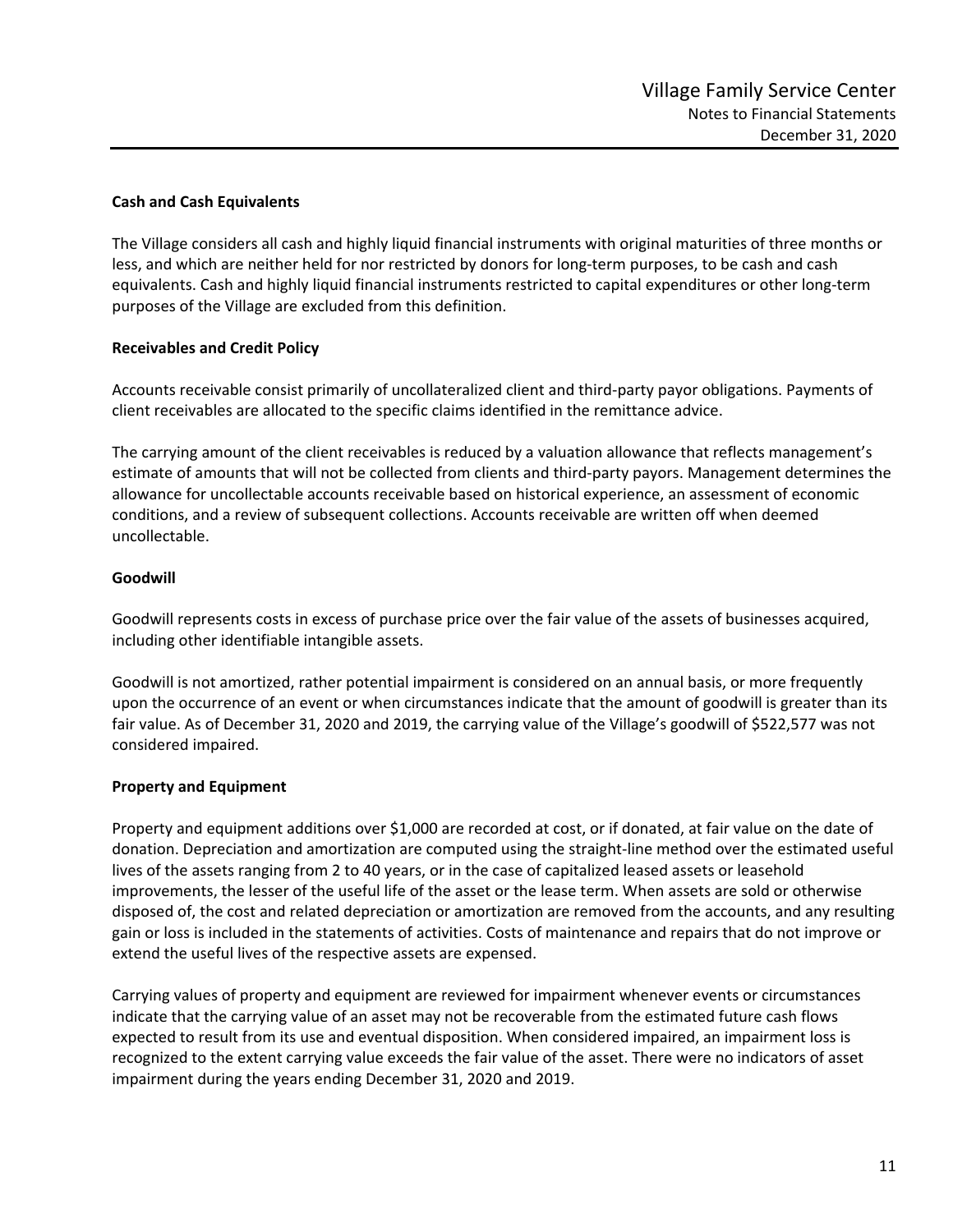#### **Interest in Children's Village Foundation Net Assets**

The Children's Village Foundation (Foundation) was created for the purpose of providing permanent support for the activities and programs of the Village. Amounts that are held by the Foundation are recorded as an asset and as net assets with donor restrictions. Separate financial statements of Children's Village Foundation are prepared and are available from the Foundation.

#### **Deferred Revenue**

Program service fees and payments under contracts received in advance are deferred to the applicable period in which the related services are performed.

#### **Funds Held for Others**

The Village acts as a custodian of funds held for others. These funds are included in cash and accounts payable in the financial statements. As of December 31, 2020 and 2019, the cash held for others was \$2,046 and \$1,418.

#### **Net Assets**

Net assets, revenues, gains, and losses are classified based on the existence or absence of donor or grantor‐ imposed restrictions. Accordingly, net assets and changes therein are classified and reported as follows:

*Net Assets Without Donor Restrictions* – Net assets available for use in general operations and not subject to donor (or certain grantor) restrictions.

*Net Assets With Donor Restrictions* – Net assets subject to donor (or certain grantor) imposed restrictions. Some donor‐imposed restrictions are temporary in nature, such as those that will be met by the passage of time or other events specified by the donor. Other donor‐imposed restrictions are perpetual in nature, where the donor stipulates that resources be maintained in perpetuity. The Village reports contributions restricted by donors as increases in net assets with donor restrictions if they are received with donor stipulations that limit the use of the donated assets. When a donor restriction expires, that is, when a stipulated time restriction ends or purpose restriction is accomplished, net assets with donor restrictions are reclassified to net assets without donor restrictions and reported in the statements of activities as net assets released from restrictions. Donor‐imposed restrictions are released when a restriction expires, that is, when the stipulated time has elapsed, when the stipulated purpose for which the resource was restricted has been fulfilled, or both.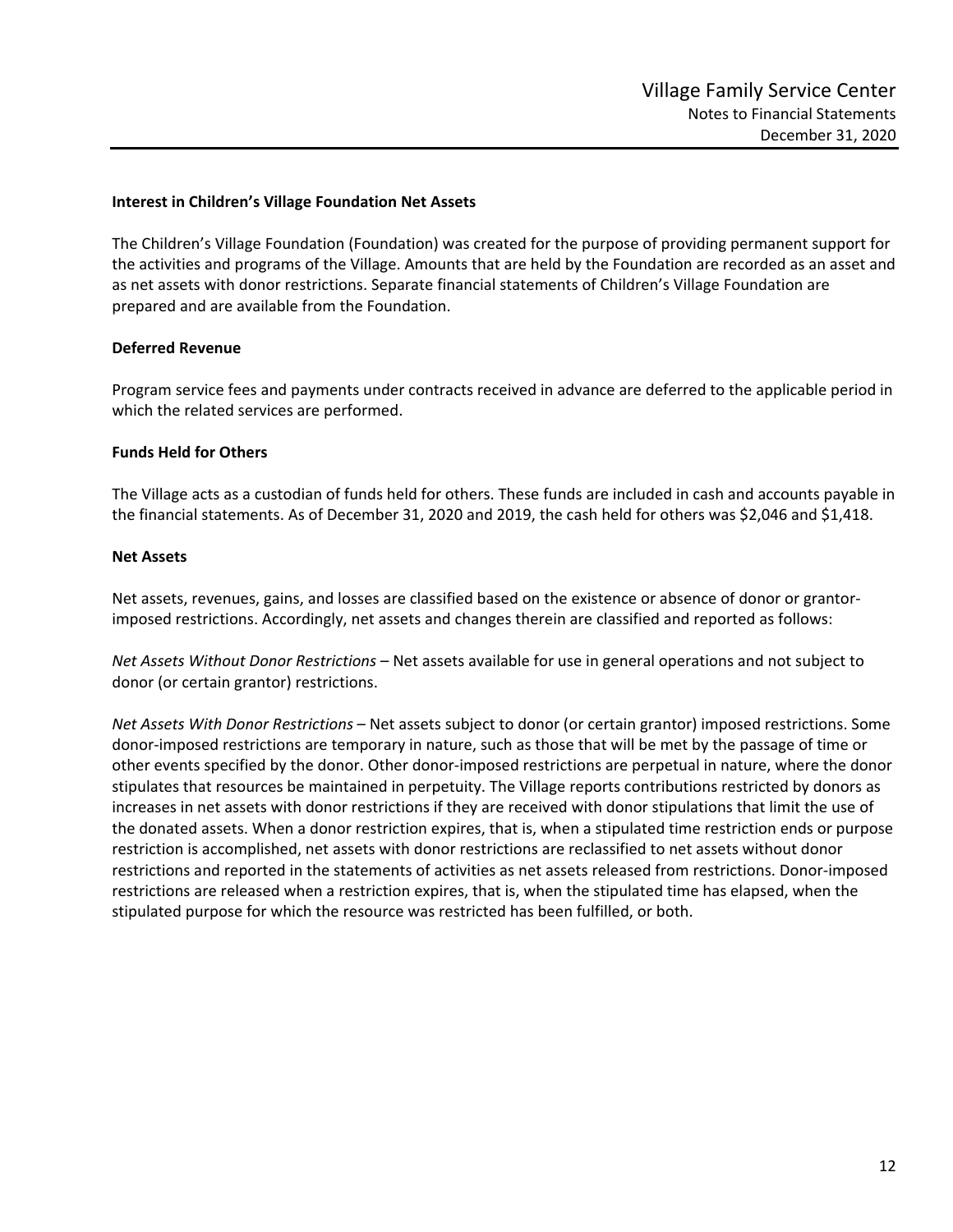#### **Revenue and Revenue Recognition**

The Village records special events revenue equal to the cost of direct benefits to donors, and contribution revenue for the difference. Except for goods and services provided in connection with membership dues, which are transferred over the period of membership, all goods and services are transferred at a point in time.

Contributions are recognized when cash, securities or other assets, an unconditional promise to give, or notification of a beneficial interest is received. Conditional promises to give, that is, those with a measurable performance or other barrier, and a right of return, are not recognized until the conditions on which they depend have been substantially met.

Net service revenue is reported at the amount that reflects the consideration to which the Village expects to be entitled in exchange for providing care. These amounts are due from individuals, third‐party payors (including health insurers and government programs), and others. Revenue is recognized as performance obligations are satisfied.

Performance obligations are determined based on the nature of the services provided by the Village. Revenue for performance obligations satisfied over time is recognized based on actual charges incurred in relation to total actual charges. The Village believes that this method provides a faithful depiction of the transfer of services over the term of the performance obligation based on the inputs needed to satisfy the obligation. Generally, performance obligations satisfied over time relate to individuals in the program receiving behavioral services. Revenue for performance obligations satisfied at a point in time is recognized when goods or services are provided, and the Village does not believe it is required to provide additional goods or services to the individual.

The Village determines the transaction price based on standard charges for goods and services provided, reduced by contractual adjustments provided to third‐party payors and discounts provided to uninsured individuals in accordance with the Village's policy, if applicable. The Village determines its estimates of contractual adjustments and discounts based on contractual agreements, its discount policies and historical experience. Subsequent changes to the estimate of the transaction price are generally recorded as adjustments to net service revenue in the period of the change. Subsequent changes that are determined to be the result of an adverse change in the resident's ability to pay are recorded as bad debt expense.

#### **Advertising Costs**

Advertising costs are expensed as incurred and totaled \$124,090 and \$471,432 for the years ended December 31, 2020 and 2019, respectively.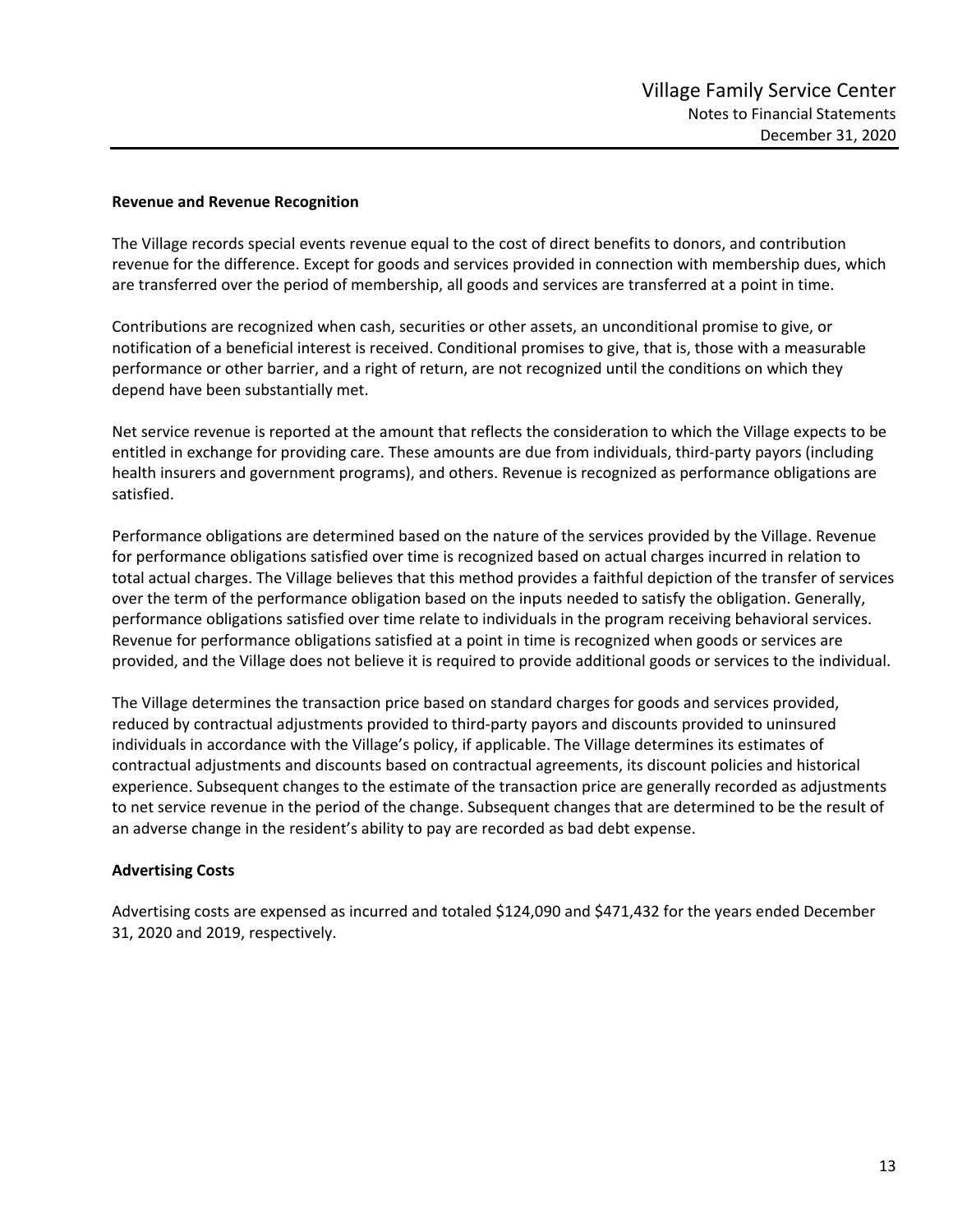### **Functional Allocation of Expenses**

The costs of program and supporting services activities have been summarized on a functional basis in the statements of activities. The statement of functional expenses presents the natural classification detail of expenses by function. Accordingly, certain costs have been allocated among the programs and supporting services benefited. The financial statements report certain categories of expenses that are attributed to more than one program or supporting function. Therefore, expenses require allocation on a reasonable basis that is consistently applied. The expenses that are allocated include occupancy which is allocated on a square footage basis, as well as salaries and wages, benefits, payroll taxes, professional services, office expenses, information technology, interest, insurance, depreciation, and amortization, and other, which are allocated on the basis of estimates of time and effort.

#### **Subsequent Events**

The Village has evaluated subsequent events through May 6, 2021, the date which the financial statements were available to be issued.

# **Note 2 ‐ Liquidity and Availability**

Financial assets available for general expenditure, that is, without donor or other restrictions limiting their use, within one year of the statement of financial position date, comprise the following:

|                                                                              | 2020                         | 2019                              |
|------------------------------------------------------------------------------|------------------------------|-----------------------------------|
| Cash<br>Receivables, net<br>Investments                                      | 2,404,933<br>S.<br>1,161,979 | \$<br>346,512<br>1,120,430<br>790 |
| Total financial assets                                                       | 3,566,912                    | 1,467,732                         |
| Less amounts not available for general expenditures within<br>the next year: |                              |                                   |
| Subject to expenditure for a specific purpose                                | 168,630                      | 94,491                            |
| Financial assets available for general expenditures<br>within the next year  | 3,398,282                    | 1,373,241                         |

As part of a liquidity management plan, cash is maintained in deposit accounts at a local bank.

The Village also has a \$1,000,000 line of credit available to meet short‐term needs as discussed in Note 5.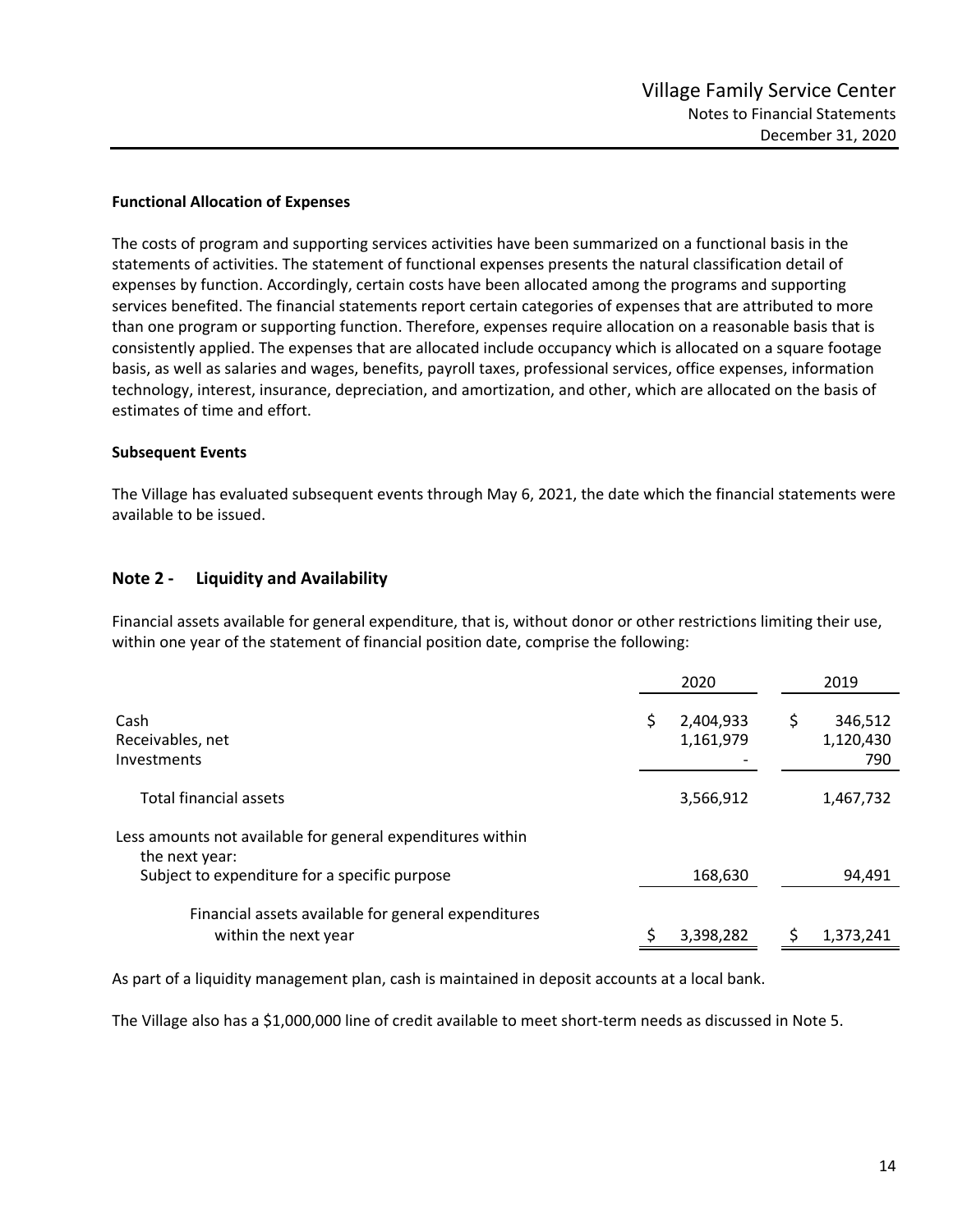## **Note 3 ‐ Property and Equipment**

Property and equipment consist of the following:

|                                                |    | 2020      |    |                             |    |           |    |             |
|------------------------------------------------|----|-----------|----|-----------------------------|----|-----------|----|-------------|
|                                                |    | Cost      |    | Accumulated<br>Depreciation |    | Net       |    | 2019<br>Net |
| Land<br>Building and                           | \$ | 277,218   | \$ |                             | \$ | 277,218   | \$ | 277,218     |
| leasehold improvements<br>Office furniture and |    | 1,990,360 |    | 1,041,439                   |    | 948,921   |    | 1,048,996   |
| equipment                                      |    | 669,566   |    | 586,204                     |    | 83,362    |    | 127,313     |
| Vehicles                                       |    | 16,094    |    | 10,461                      |    | 5,633     |    | 8,852       |
|                                                | Ś  | 2,953,238 |    | 1,638,104                   |    | 1,315,134 | \$ | 1,462,379   |

#### **Note 4 ‐ Leases**

The Village rents office space for their satellite sites under operating leases. The terms of these leases vary with some being month to month and others being long-term with expected payments as detailed below.

The Village rents office equipment for its Fargo operation and satellite sites under leases expiring at various times with expected payments as detailed below. These leases are accounted for as operating leases.

The Village leases 12 autos. These leases are accounted for as operating leases and have various ending times through February 2024.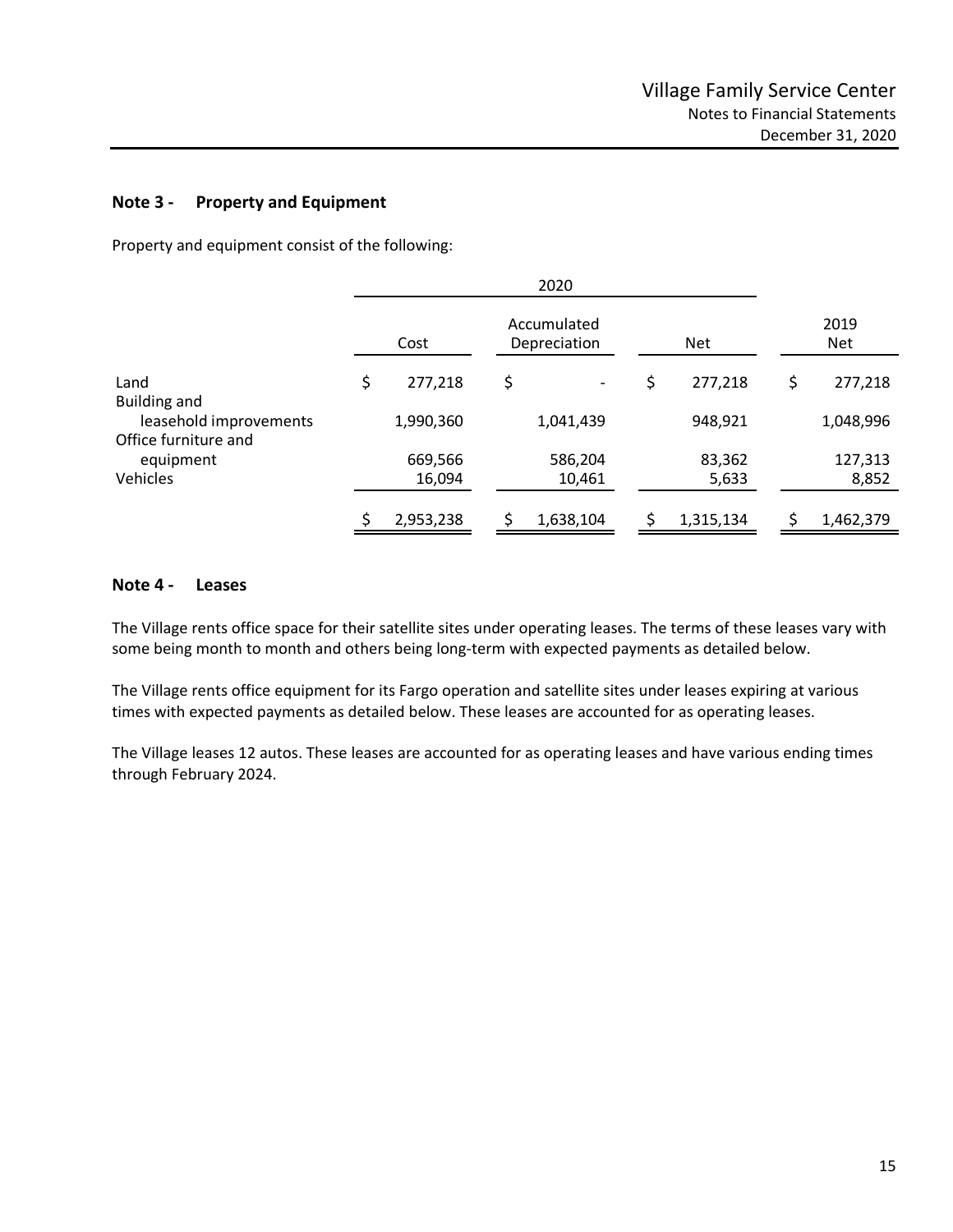| Years Ending December 31,                          |    | Operating<br>Leases                                            |
|----------------------------------------------------|----|----------------------------------------------------------------|
| 2021<br>2022<br>2023<br>2024<br>2025<br>Thereafter | \$ | 654,593<br>607,437<br>547,929<br>458,179<br>358,115<br>599,444 |
|                                                    |    | 3,225,697                                                      |

Future minimum lease payments under leases with terms greater than month-to-month are as follows:

Total rent expense for office space, equipment, and auto was \$739,694 and \$756,053 in 2020 and 2019.

The Village has a master lease agreement line of credit with a major automaker for up to \$400,000 of leased vehicles.

#### **Note 5 ‐ Notes Payable**

#### **Line of Credit and Short‐Term Notes Payable**

The Village has a line of credit with maximum borrowings of \$1,000,000 through Bremer Bank. The line of credit has an interest rate equal to 5.0% at December 31, 2020. As of December 31, 2020 and 2019, there is no outstanding balance. The line of credit matures August 1, 2021 and is secured by substantially all assets. Under terms of the line of credit agreement, the Village is required to satisfy certain measures of financial performance. The Children's Village Foundation is a co-borrower on the note.

#### **Long‐Term Notes Payable**

|                                                                                           | 2020      | 2019      |
|-------------------------------------------------------------------------------------------|-----------|-----------|
| 0% note payable to the Foundation, due on demand, unsecured,<br>subordinated to bank debt | 2,203,133 | 2,203,133 |

The full balance of the debt is due on demand and therefore considered current.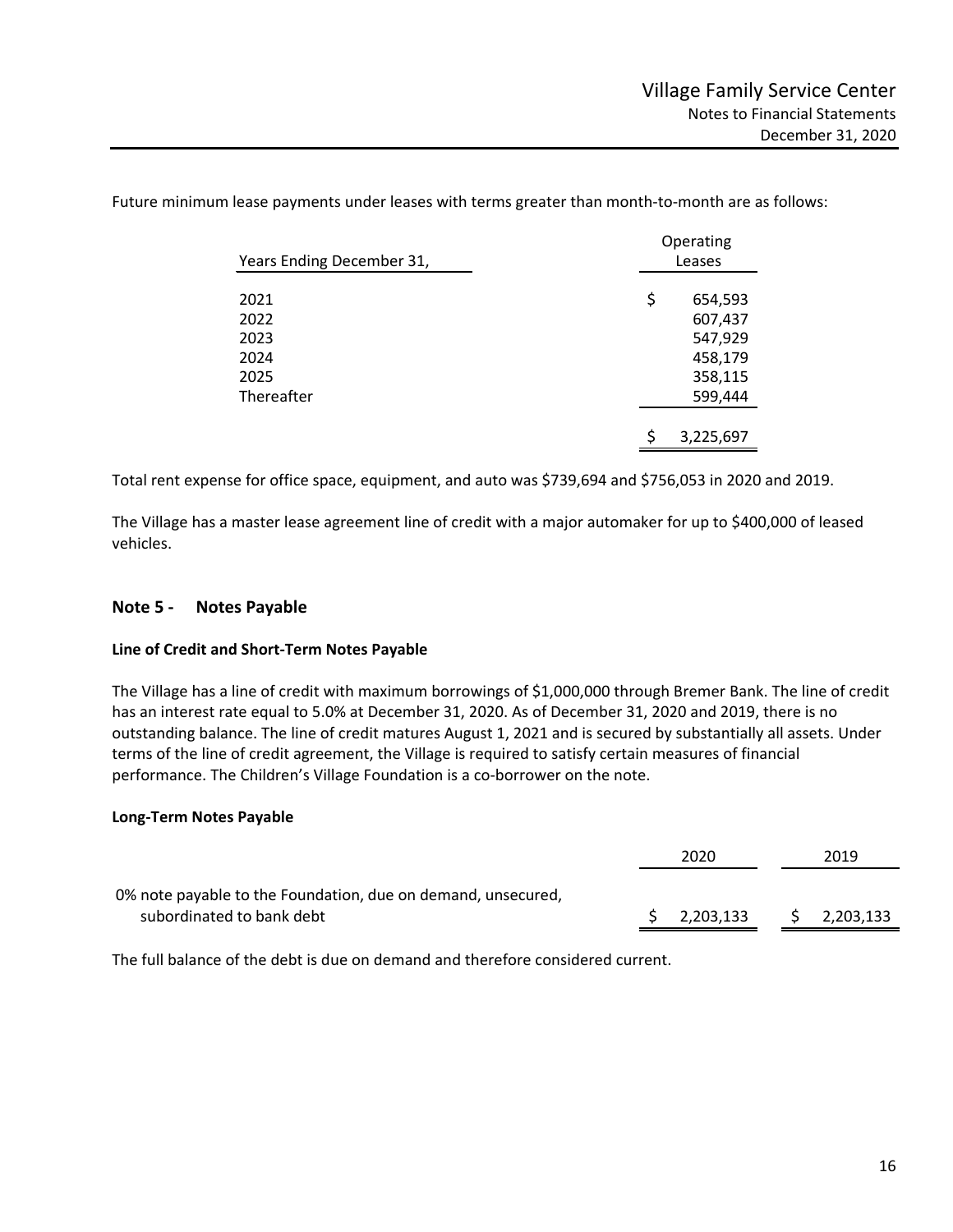# **Note 6 ‐ Net Assets with Donor Restrictions**

Net assets with donor restrictions are restricted for the following purposes or periods.

|                                                                                                                                                                                                          | 2020 |                                                          |    | 2019                                         |  |
|----------------------------------------------------------------------------------------------------------------------------------------------------------------------------------------------------------|------|----------------------------------------------------------|----|----------------------------------------------|--|
| Subject to Expenditure for Specified Purpose<br><b>Big Brothers Big Sisters</b><br><b>First Step Recovery</b><br>Adoption program<br>Child Development program<br>Girls 360 program<br>Other programming | \$   | 70,430<br>30,000<br>33,400<br>7,453<br>27,347<br>168,630 | \$ | 70,000<br>14,339<br>7,452<br>2,700<br>94,491 |  |
| Subject to the Passage of Time<br>Interest in Children's Village Foundation net assets                                                                                                                   |      | 4,474,573                                                |    | 4,456,639                                    |  |
| Subject to the Passage of Time for Specified Purpose<br>Interest in Children's Village Foundation net assets                                                                                             |      | 1,770,798                                                |    | 1,658,134                                    |  |
| Not Subject to Spending Policy or Appropriation<br>Interest in Children's Village Foundation net assets                                                                                                  |      | 341,703                                                  |    | 326,703                                      |  |
|                                                                                                                                                                                                          |      | 6,755,704                                                | Ş  | 6,535,967                                    |  |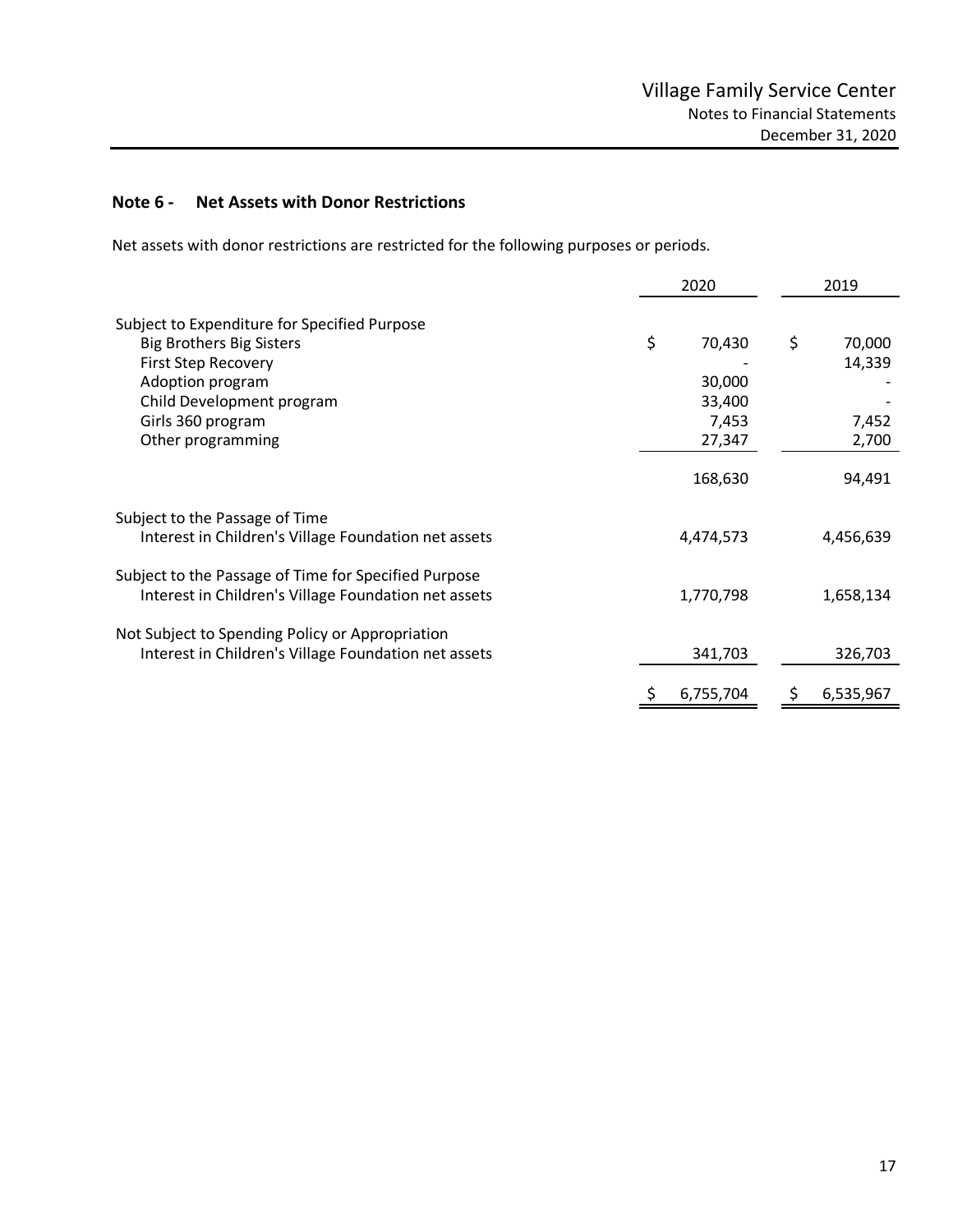Net assets were released from donor restrictions by incurring expenses satisfying the restricted purpose or by occurrence of the passage of time or other events specified by the donors as follows for the years ended December 31, 2020 and 2019:

|                                                                                                       | 2020             |  | 2019         |  |
|-------------------------------------------------------------------------------------------------------|------------------|--|--------------|--|
| Satisfaction of Purpose Restrictions<br><b>Big Brothers Big Sisters</b><br><b>First Step Recovery</b> | 70,000<br>14,339 |  | 5,930        |  |
| Girls 360 Program<br><b>Other Programming</b>                                                         |                  |  | 2,547<br>400 |  |
|                                                                                                       | 84,339           |  | 8,877        |  |

# **Note 7 ‐ Donated Professional Services**

During 2020 and 2019, the Village received professional services with a value of approximately \$0 and \$347,000, respectively, for advertising services.

# **Note 8 ‐ Related Party Transactions**

The Village is affiliated with the Children's Village Foundation (Foundation). The Foundation was created for the purpose of providing permanent support for the activities and programs of the Village. See Note 5 for financing provided by the Foundation to the Village.

The Village annually receives support from the Foundation. The Village pays certain expenses of the Foundation and is reimbursed by the Foundation for these expenses.

The following is a summary of transactions between the two entities for 2020 and 2019:

|                                                                                                                                                                                     | 2020 |                    |   | 2019                          |  |
|-------------------------------------------------------------------------------------------------------------------------------------------------------------------------------------|------|--------------------|---|-------------------------------|--|
| <b>Statement of Financial Position</b><br>Due from Children's Village Foundation                                                                                                    |      | 467,721            |   | 455,738                       |  |
| Note payable to Children's Village Foundation                                                                                                                                       |      | 2,203,133          | S | 2,203,133                     |  |
| <b>Statement of Activities</b><br>Change in interest in Children's Village Foundation net assets<br>Contributions received for operations<br>Contributions for compensated absences |      | 145,598<br>250,003 |   | (274,003)<br>219,806<br>4,626 |  |
|                                                                                                                                                                                     |      | 395.601            |   | (49,571)                      |  |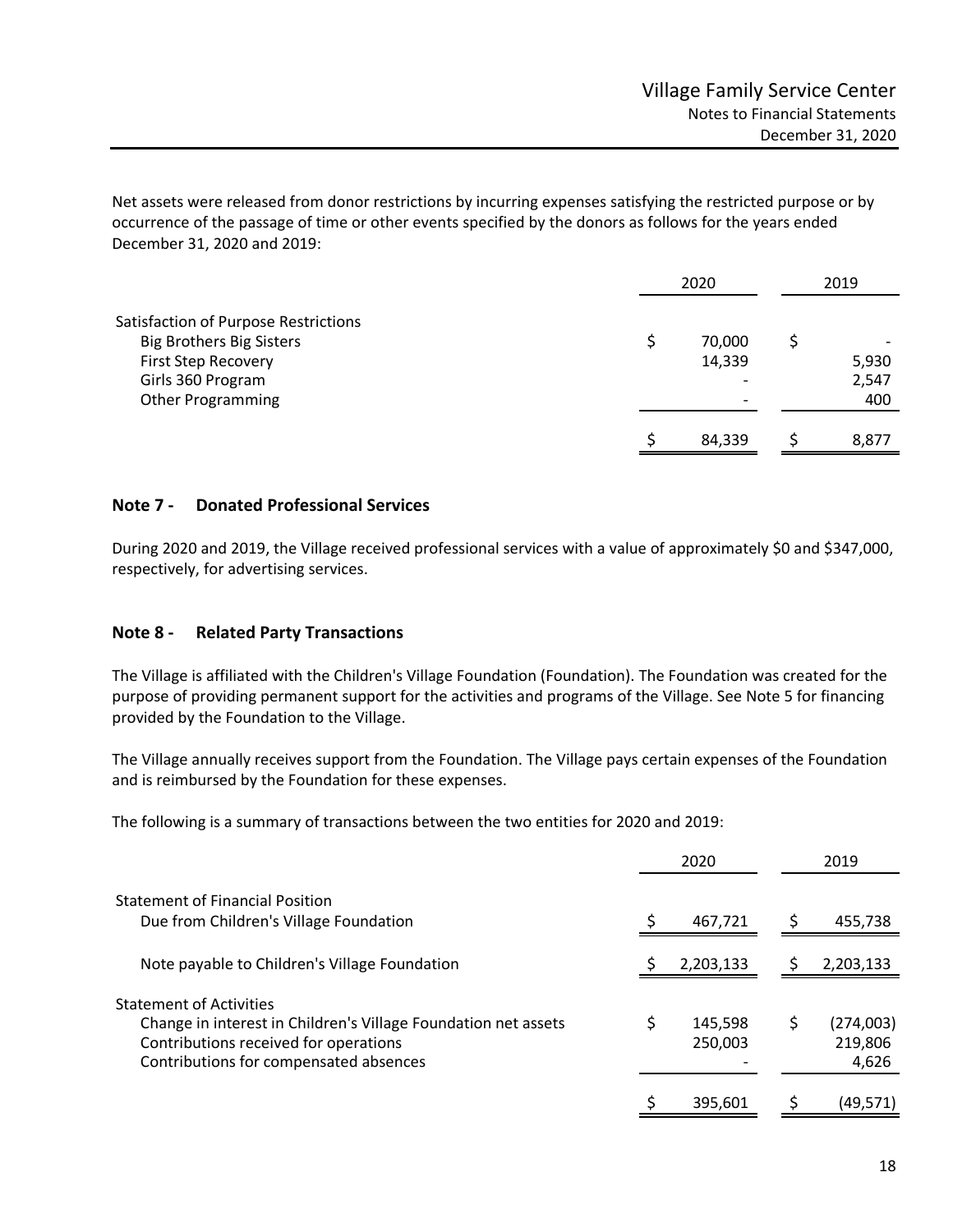# **Note 9 ‐ Paycheck Protection Program Advance**

The Village was granted a \$2,347,700 loan under the Paycheck Protection Program (PPP) administered by a Small Business Administration (SBA) approved partner. The loan is uncollateralized and is fully guaranteed by the Federal Government. The Village is eligible for loan forgiveness up to 100% of the loan, upon meeting certain requirements. The Village has elected to account for the funding as a conditional contribution by applying ASC 958‐605, Not‐for‐Profit Revenue Recognition. The Village has initially recorded the loan as a refundable advance and will record the forgiveness in accordance with guidance for conditional contributions when there is no longer a measurable performance or other barrier and a right to return of the PPP loan or when such conditions are explicitly waived. Proceeds from the loan are eligible for forgiveness if they are used for certain payroll, rent, and utility expenses. No contribution revenue has been recorded for the year ended December 31, 2020. The Village will be required to repay any remaining balance, plus interest accrued at 1%, in monthly payments commencing upon notification of forgiveness or partial forgiveness. The terms of the loan provide for customary events of default including, among other things, payment defaults, breach of representations and warranties, and insolvency events. The loan may be accelerated upon the occurrence of an event of default.

# **Note 10 ‐ Provider Relief Funds**

The Village received \$222,975 of Coronavirus Aid, Relief, and Economic Security (CARES) Act Provider Relief Funds administered by the Department of Health and Human Services (HHS). The funds are subject to terms and conditions imposed by HHS. Among the terms and conditions is a provision that payments will only be used to prevent, prepare for, and respond to coronavirus and shall reimburse the recipient only for healthcare‐related expense or losses that have been reimbursed from other resources or that other sources are obligated to reimburse. HHS currently has a deadline to incur eligible expenses of June 30, 2021. Unspent funds will be expected to be repaid.

These funds are recorded as a refundable advance when received and are recognized as revenues in the accompanying statement of activities as all terms and conditions are considered met. The terms and conditions are subject to interpretation, changes and future clarification, the most recent of which have been considered through the date that the financial statements were available to be issued. In addition, this program may be subject to oversight, monitoring and audit. Failure by a provider that received a payment from the Provider Relief Fund to comply with any term or condition can subject the provider to recoupment of some or all of the payment. As a result, there is at least a reasonable possibility that recorded estimated will change by a material amount in the near term.

During the year ended December 31, 2020, the Village recognized \$222,975 as revenue, included in federal and other grant revenue on the statement of activities.